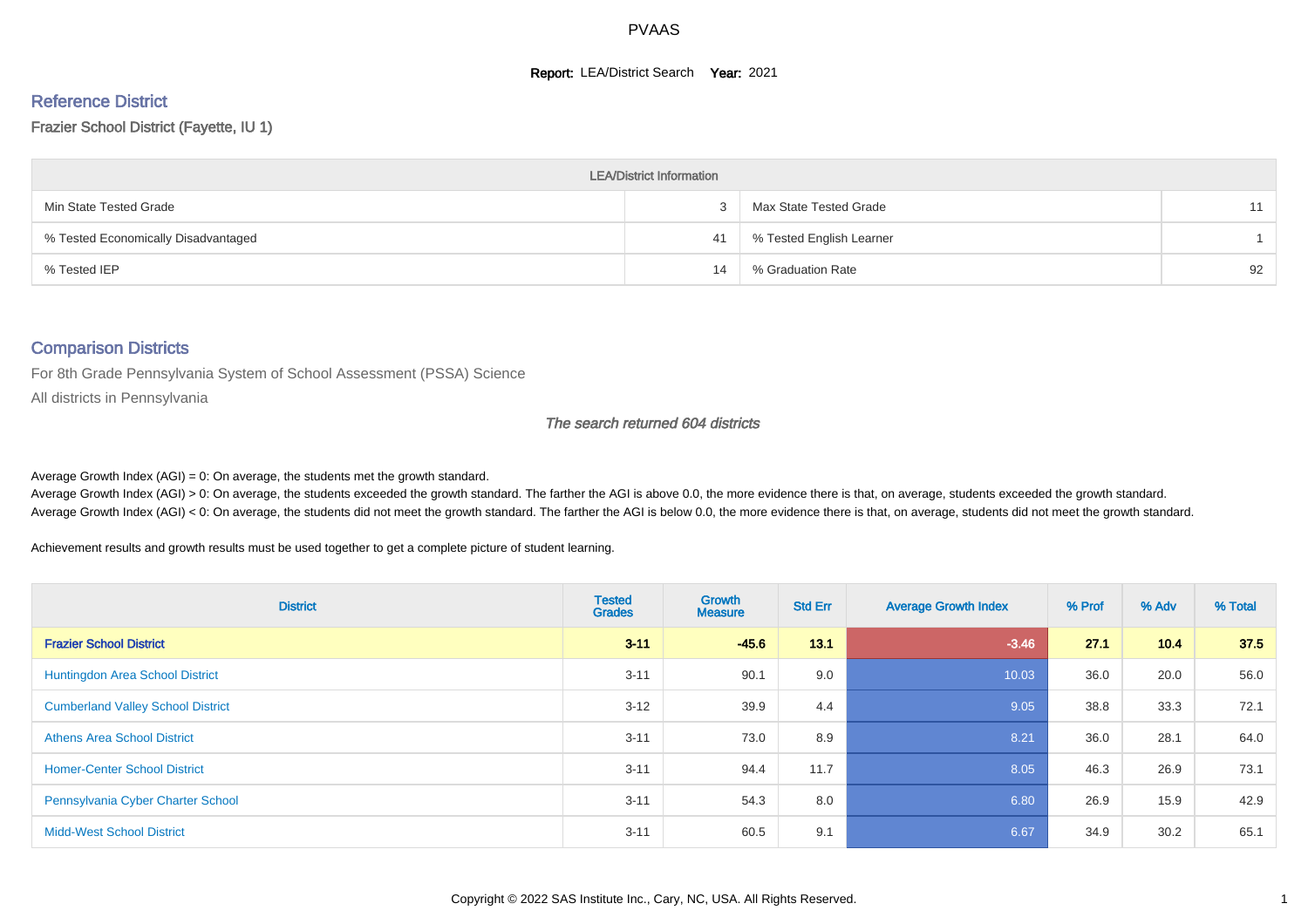| <b>District</b>                               | <b>Tested</b><br><b>Grades</b> | Growth<br>Measure | <b>Std Err</b> | <b>Average Growth Index</b> | % Prof | % Adv | % Total |
|-----------------------------------------------|--------------------------------|-------------------|----------------|-----------------------------|--------|-------|---------|
| <b>Frazier School District</b>                | $3 - 11$                       | $-45.6$           | 13.1           | $-3.46$                     | 27.1   | 10.4  | 37.5    |
| Pennsylvania Virtual Charter School           | $3 - 11$                       | 73.0              | 11.0           | 6.66                        | 35.2   | 26.1  | 61.4    |
| <b>Central York School District</b>           | $3 - 12$                       | 36.6              | 5.9            | 6.25                        | 37.4   | 13.8  | 51.2    |
| <b>Tredyffrin-Easttown School District</b>    | $3 - 10$                       | 53.9              | 8.7            | 6.17                        | 29.2   | 61.2  | 90.5    |
| <b>Conestoga Valley School District</b>       | $3 - 11$                       | 44.3              | 7.2            | 6.14                        | 29.4   | 31.3  | 60.8    |
| <b>New Hope-Solebury School District</b>      | $3 - 11$                       | 58.8              | $9.8\,$        | 6.00                        | 38.5   | 44.0  | 82.6    |
| <b>Shikellamy School District</b>             | $3 - 10$                       | 44.5              | 7.5            | 5.92                        | 25.5   | 28.6  | 54.2    |
| <b>Methacton School District</b>              | $3 - 11$                       | 36.1              | 6.1            | 5.91                        | 28.2   | 40.2  | 68.4    |
| Northeastern York School District             | $3 - 11$                       | 38.9              | 6.7            | 5.80                        | 30.6   | 36.3  | 66.9    |
| <b>Tuscarora School District</b>              | $3 - 11$                       | 42.4              | 7.4            | 5.70                        | 37.5   | 19.8  | 57.3    |
| <b>Littlestown Area School District</b>       | $3 - 11$                       | 52.6              | 9.3            | 5.65                        | 38.8   | 28.1  | 66.9    |
| <b>Agora Cyber Charter School</b>             | $3 - 11$                       | 49.7              | 8.8            | 5.62                        | 35.3   | 9.3   | 44.7    |
| <b>Warwick School District</b>                | $3 - 11$                       | 33.8              | $6.0\,$        | 5.59                        | 38.7   | 24.2  | 62.9    |
| <b>Avon Grove Charter School</b>              | $3 - 11$                       | 53.1              | 9.7            | 5.47                        | 28.4   | 27.4  | 55.9    |
| <b>Lower Merion School District</b>           | $3 - 11$                       | 25.9              | 4.8            | 5.43                        | 35.9   | 46.4  | 82.3    |
| <b>Hempfield School District</b>              | $3 - 11$                       | 30.0              | $5.7\,$        | 5.27                        | 32.0   | 35.4  | 67.4    |
| <b>Wallingford-Swarthmore School District</b> | $3 - 10$                       | 36.8              | 7.3            | 5.06                        | 31.4   | 42.6  | 74.0    |
| <b>Spring-Ford Area School District</b>       | $3 - 11$                       | 25.1              | $5.0\,$        | 5.02                        | 43.0   | 32.9  | 75.9    |
| <b>Fairview School District</b>               | $3 - 11$                       | 43.6              | 8.9            | 4.91                        | 37.5   | 39.0  | 76.5    |
| <b>Quaker Valley School District</b>          | $3 - 11$                       | 43.9              | 8.9            | 4.91                        | 37.9   | 37.1  | 75.0    |
| <b>Penncrest School District</b>              | $3 - 11$                       | 36.3              | 7.4            | 4.90                        | 33.3   | 21.2  | 54.6    |
| <b>Conemaugh Valley School District</b>       | $3 - 12$                       | 61.4              | 12.7           | 4.83                        | 36.5   | 25.0  | 61.5    |
| <b>North Schuylkill School District</b>       | $3 - 11$                       | 38.9              | 8.6            | 4.55                        | 40.0   | 16.3  | 56.3    |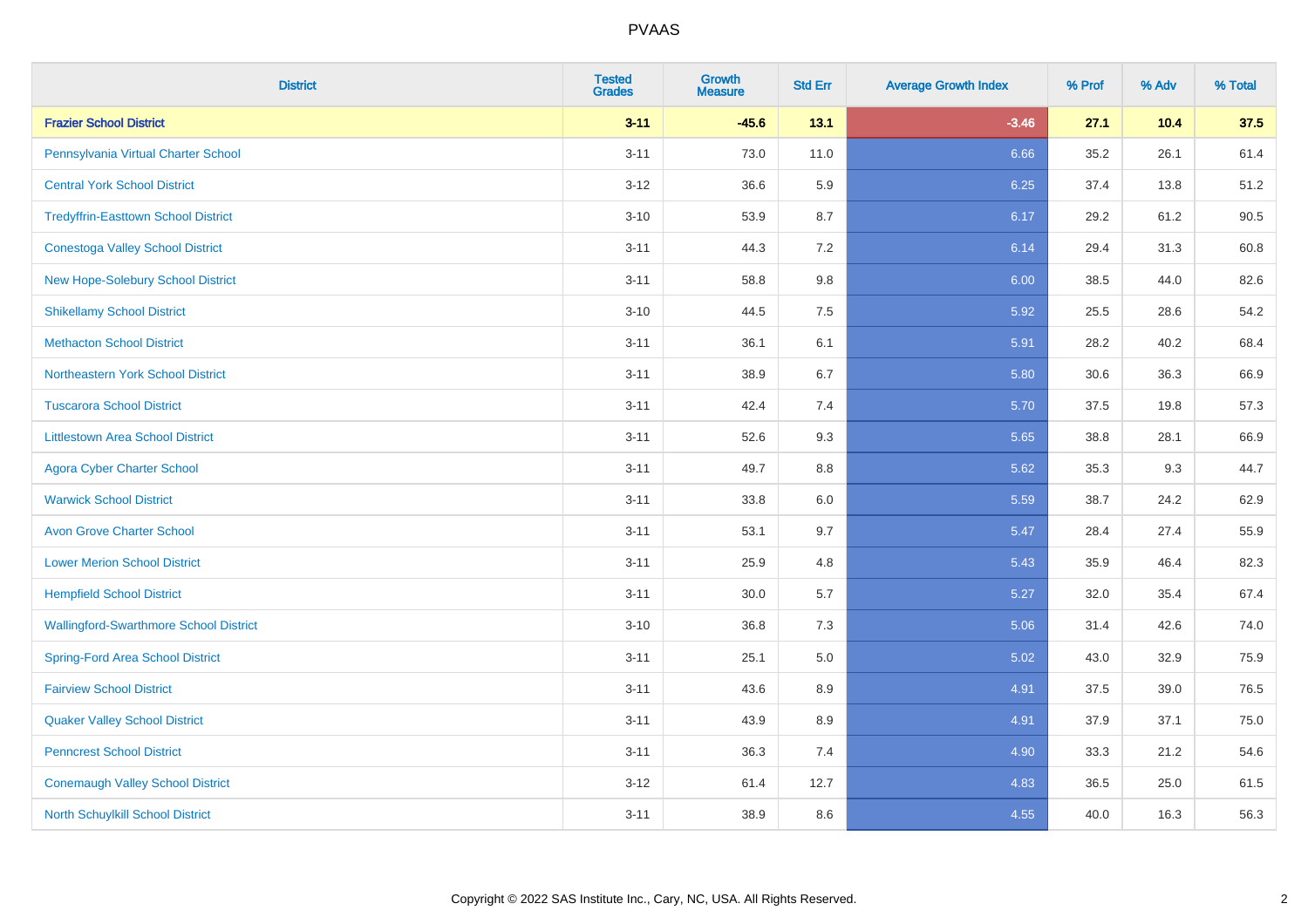| <b>District</b>                                 | <b>Tested</b><br><b>Grades</b> | Growth<br><b>Measure</b> | <b>Std Err</b> | <b>Average Growth Index</b> | % Prof | % Adv | % Total |
|-------------------------------------------------|--------------------------------|--------------------------|----------------|-----------------------------|--------|-------|---------|
| <b>Frazier School District</b>                  | $3 - 11$                       | $-45.6$                  | 13.1           | $-3.46$                     | 27.1   | 10.4  | 37.5    |
| <b>Slippery Rock Area School District</b>       | $3 - 11$                       | 39.0                     | 8.8            | 4.44                        | 35.4   | 33.1  | 68.5    |
| <b>Richard Allen Preparatory Charter School</b> | $5-8$                          | 42.1                     | 9.5            | 4.44                        | 7.1    | 3.6   | 10.7    |
| 21st Century Cyber Charter School               | $6 - 12$                       | 38.9                     | 9.1            | 4.26                        | 40.1   | 27.2  | 67.4    |
| Pan American Academy Charter School             | $3-8$                          | 48.3                     | 11.3           | 4.26                        | 14.5   | 2.9   | 17.4    |
| Pennsylvania Leadership Charter School          | $3 - 11$                       | 34.7                     | 8.2            | 4.21                        | 38.4   | 27.4  | 65.8    |
| <b>Avon Grove School District</b>               | $3 - 10$                       | 27.3                     | 6.6            | 4.13                        | 27.8   | 37.3  | 65.0    |
| <b>Great Valley School District</b>             | $3 - 11$                       | 27.3                     | 6.6            | 4.12                        | 37.1   | 38.2  | 75.3    |
| <b>Harrisburg City School District</b>          | $3 - 11$                       | 26.4                     | 6.5            | 4.05                        | 15.8   | 2.8   | 18.6    |
| <b>Sharpsville Area School District</b>         | $3 - 11$                       | 47.7                     | 11.8           | 4.05                        | 39.1   | 26.1  | 65.2    |
| <b>North East School District</b>               | $3 - 11$                       | 34.3                     | 8.8            | 3.92                        | 29.0   | 39.9  | 68.8    |
| Northwestern Lehigh School District             | $3 - 11$                       | 31.9                     | 8.1            | 3.91                        | 36.3   | 32.5  | 68.8    |
| Susquehanna Township School District            | $3 - 12$                       | 28.3                     | 7.5            | 3.76                        | 24.5   | 17.5  | 42.0    |
| Selinsgrove Area School District                | $3 - 12$                       | 27.9                     | 7.5            | 3.72                        | 37.9   | 28.4  | 66.3    |
| North Clarion County School District            | $3 - 12$                       | 51.7                     | 14.0           | 3.68                        | 37.0   | 32.6  | 69.6    |
| <b>Bear Creek Community Charter School</b>      | $3-8$                          | 48.1                     | 13.1           | 3.66                        | 34.7   | 26.5  | 61.2    |
| <b>Greenwood School District</b>                | $3 - 11$                       | 45.8                     | 12.6           | 3.63                        | 37.0   | 35.2  | 72.2    |
| <b>Millcreek Township School District</b>       | $3 - 11$                       | 18.6                     | 5.1            | 3.62                        | 34.9   | 23.3  | 58.2    |
| <b>Infinity Charter School</b>                  | $3-8$                          | 62.7                     | 17.7           | 3.55                        | 36.4   | 54.6  | 90.9    |
| <b>Southern Lehigh School District</b>          | $3 - 11$                       | 26.9                     | 7.8            | 3.46                        | 36.5   | 39.8  | 76.2    |
| East Pennsboro Area School District             | $3 - 11$                       | 27.3                     | $8.0\,$        | 3.43                        | 30.5   | 20.4  | 50.9    |
| <b>Blacklick Valley School District</b>         | $3 - 11$                       | 48.6                     | 14.2           | 3.42                        | 39.5   | 11.6  | 51.2    |
| <b>Line Mountain School District</b>            | $3 - 11$                       | 39.0                     | 11.5           | 3.38                        | 42.2   | 18.3  | 60.6    |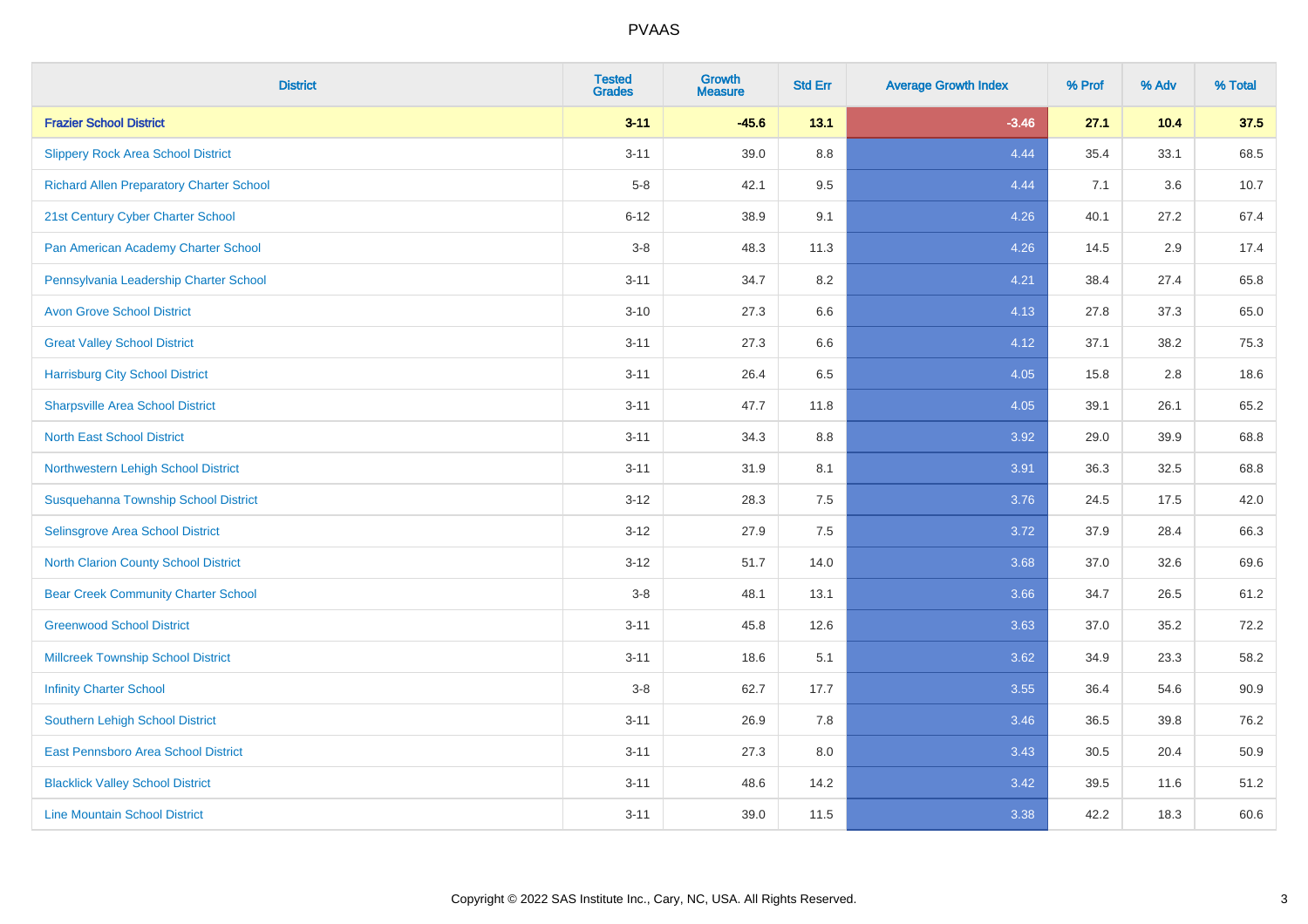| <b>District</b>                                 | <b>Tested</b><br><b>Grades</b> | <b>Growth</b><br><b>Measure</b> | <b>Std Err</b> | <b>Average Growth Index</b> | % Prof | % Adv | % Total |
|-------------------------------------------------|--------------------------------|---------------------------------|----------------|-----------------------------|--------|-------|---------|
| <b>Frazier School District</b>                  | $3 - 11$                       | $-45.6$                         | 13.1           | $-3.46$                     | 27.1   | 10.4  | 37.5    |
| <b>West Perry School District</b>               | $3 - 11$                       | 26.9                            | 8.0            | 3.37                        | 38.4   | 21.3  | 59.8    |
| <b>Allegheny-Clarion Valley School District</b> | $3 - 10$                       | 48.2                            | 14.5           | 3.33                        | 33.3   | 13.9  | 47.2    |
| <b>Penn Manor School District</b>               | $3 - 11$                       | 21.4                            | 6.5            | 3.31                        | 30.0   | 28.1  | 58.0    |
| <b>Provident Charter School</b>                 | $3-8$                          | 51.8                            | 15.7           | 3.31                        | 20.0   | 6.7   | 26.7    |
| <b>Peters Township School District</b>          | $3 - 11$                       | 21.3                            | 6.5            | 3.27                        | 42.9   | 37.1  | 80.0    |
| <b>Tyrone Area School District</b>              | $3 - 12$                       | 30.3                            | 9.4            | 3.24                        | 30.7   | 17.5  | 48.2    |
| <b>Bermudian Springs School District</b>        | $3 - 11$                       | 29.6                            | 9.3            | 3.17                        | 40.9   | 16.5  | 57.4    |
| <b>Smethport Area School District</b>           | $3 - 12$                       | 38.5                            | 12.3           | 3.13                        | 42.2   | 12.5  | 54.7    |
| <b>Warren County School District</b>            | $3 - 11$                       | 20.3                            | 6.5            | 3.11                        | 33.7   | 13.9  | 47.6    |
| <b>Oley Valley School District</b>              | $3 - 11$                       | 32.3                            | 10.4           | 3.09                        | 33.7   | 27.0  | 60.7    |
| <b>Clarion Area School District</b>             | $3 - 11$                       | 40.3                            | 13.1           | 3.08                        | 33.9   | 28.8  | 62.7    |
| <b>Hazleton Area School District</b>            | $3 - 11$                       | 24.8                            | 8.1            | 3.06                        | 20.6   | 9.7   | 30.3    |
| <b>Springfield Township School District</b>     | $3 - 11$                       | 26.1                            | 8.5            | 3.06                        | 34.5   | 31.1  | 65.5    |
| <b>Penns Manor Area School District</b>         | $3 - 12$                       | 36.1                            | 12.1           | 2.98                        | 23.3   | 30.0  | 53.3    |
| <b>Apollo-Ridge School District</b>             | $3 - 12$                       | 33.0                            | 11.1           | 2.97                        | 34.7   | 12.0  | 46.7    |
| Perseus House Charter School Of Excellence      | $6 - 11$                       | 34.4                            | 11.8           | 2.93                        | 13.6   | 4.6   | 18.2    |
| <b>Sugar Valley Rural Charter School</b>        | $3 - 11$                       | 43.7                            | 14.9           | 2.92                        | 29.4   | 8.8   | 38.2    |
| <b>Bloomsburg Area School District</b>          | $3 - 10$                       | 29.3                            | 10.0           | 2.92                        | 30.3   | 27.3  | 57.6    |
| <b>Mountain View School District</b>            | $3 - 11$                       | 35.8                            | 12.4           | 2.88                        | 37.3   | 30.5  | 67.8    |
| Esperanza Academy Charter School                | $4 - 11$                       | 21.4                            | 7.4            | 2.88                        | 14.7   | 3.0   | 17.8    |
| Boys Latin Of Philadelphia Charter School       | $6 - 12$                       | 29.6                            | 10.4           | 2.85                        | 18.1   | 3.2   | 21.3    |
| <b>Crawford Central School District</b>         | $3 - 11$                       | 18.6                            | 6.5            | 2.85                        | 30.8   | 18.0  | 48.9    |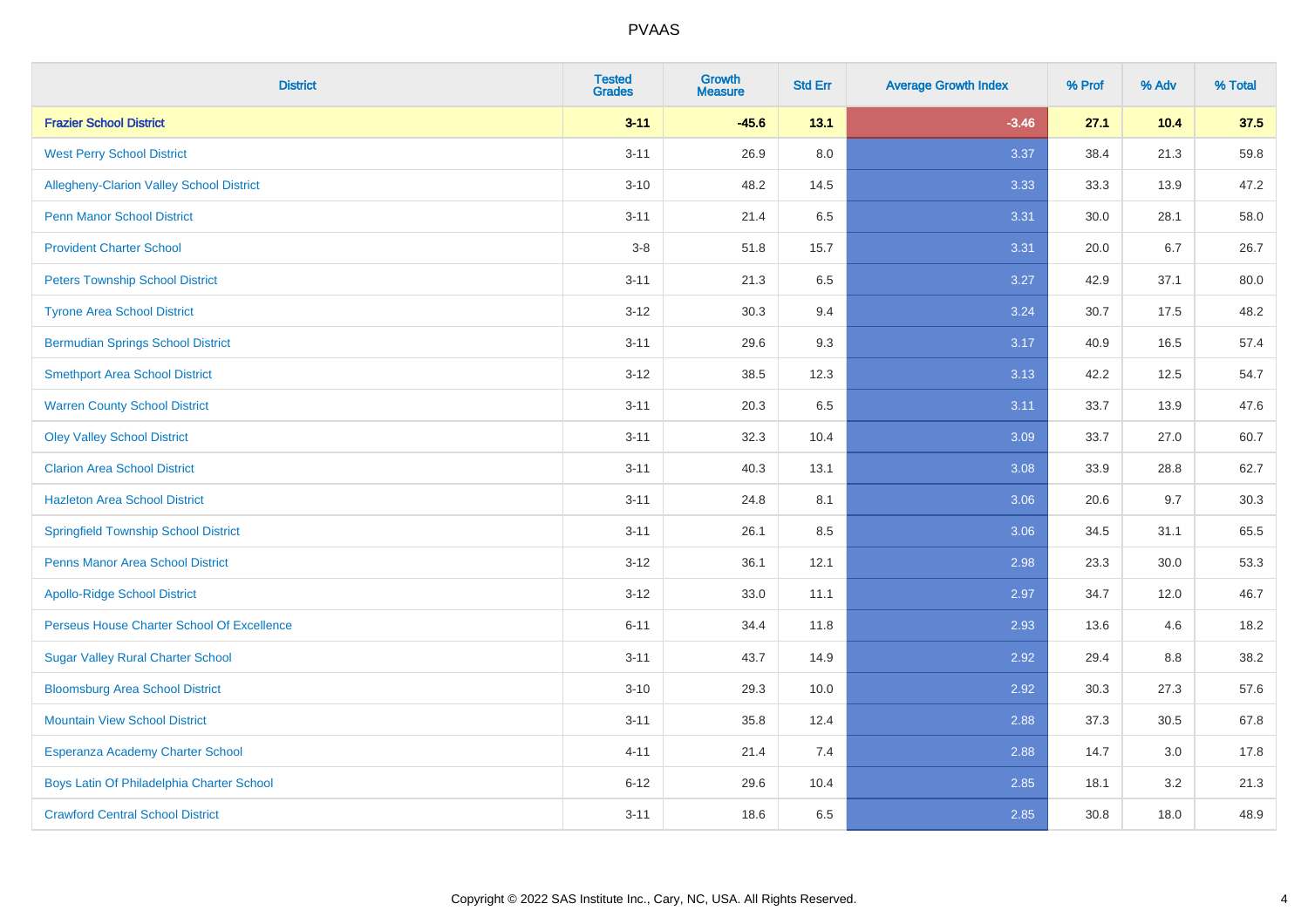| <b>District</b>                                | <b>Tested</b><br><b>Grades</b> | <b>Growth</b><br>Measure | <b>Std Err</b> | <b>Average Growth Index</b> | % Prof | % Adv | % Total |
|------------------------------------------------|--------------------------------|--------------------------|----------------|-----------------------------|--------|-------|---------|
| <b>Frazier School District</b>                 | $3 - 11$                       | $-45.6$                  | 13.1           | $-3.46$                     | 27.1   | 10.4  | 37.5    |
| <b>Central Columbia School District</b>        | $3 - 12$                       | 24.0                     | 8.5            | 2.82                        | 34.5   | 42.1  | 76.6    |
| <b>Big Spring School District</b>              | $3 - 11$                       | 22.4                     | 8.0            | 2.81                        | 29.2   | 22.5  | 51.7    |
| <b>Pine Grove Area School District</b>         | $3 - 11$                       | 25.1                     | 9.0            | 2.80                        | 30.5   | 18.0  | 48.4    |
| <b>Bedford Area School District</b>            | $3 - 11$                       | 24.6                     | 8.9            | 2.78                        | 36.2   | 20.0  | 56.2    |
| <b>Halifax Area School District</b>            | $3 - 11$                       | 31.3                     | 11.3           | 2.77                        | 32.0   | 13.3  | 45.3    |
| <b>Erie City School District</b>               | $3 - 12$                       | 13.0                     | 4.8            | 2.74                        | 16.5   | 7.5   | 24.0    |
| <b>Bethlehem Area School District</b>          | $3 - 11$                       | 20.0                     | 7.3            | 2.73                        | 25.3   | 15.3  | 40.6    |
| Pennsylvania Distance Learning Charter School  | $3 - 12$                       | 29.3                     | 10.8           | 2.71                        | 35.3   | 8.2   | 43.5    |
| <b>Newport School District</b>                 | $3 - 12$                       | 32.7                     | 12.1           | 2.69                        | 32.3   | 29.0  | 61.3    |
| <b>Wissahickon Charter School</b>              | $3-8$                          | 30.4                     | 11.9           | 2.55                        | 13.2   | 2.9   | 16.2    |
| <b>Saucon Valley School District</b>           | $3 - 11$                       | 22.6                     | 8.9            | 2.55                        | 42.3   | 24.6  | 66.9    |
| <b>Bethel Park School District</b>             | $3 - 11$                       | 18.0                     | 7.1            | 2.54                        | 36.2   | 31.2  | 67.4    |
| <b>Mastery Charter School - Pickett Campus</b> | $6 - 10$                       | 36.8                     | 14.5           | 2.54                        | 2.7    | 2.7   | 5.4     |
| <b>Fort Cherry School District</b>             | $3 - 10$                       | 26.1                     | 10.4           | 2.51                        | 43.5   | 23.5  | 67.1    |
| <b>State College Area School District</b>      | $3 - 11$                       | 17.5                     | 7.0            | 2.49                        | 32.8   | 33.2  | 66.0    |
| <b>Tri-Valley School District</b>              | $3 - 10$                       | 34.9                     | 14.1           | 2.47                        | 33.3   | 20.5  | 53.8    |
| <b>Upper Dauphin Area School District</b>      | $3 - 11$                       | 28.0                     | 11.3           | 2.47                        | 33.3   | 20.3  | 53.6    |
| Tamaqua Area School District                   | $3 - 12$                       | 21.3                     | 8.7            | 2.46                        | 37.3   | 16.9  | 54.2    |
| <b>Laurel School District</b>                  | $3 - 11$                       | 28.1                     | 11.4           | 2.46                        | 29.0   | 23.2  | 52.2    |
| <b>Donegal School District</b>                 | $3 - 12$                       | 19.5                     | $8.0\,$        | 2.45                        | 28.4   | 20.7  | 49.1    |
| <b>Universal Vare Charter School</b>           | $6 - 8$                        | 30.1                     | 12.3           | 2.45                        | 17.0   | 3.4   | 20.3    |
| <b>Susquenita School District</b>              | $3 - 11$                       | 23.6                     | 9.7            | 2.44                        | 34.6   | 20.2  | 54.8    |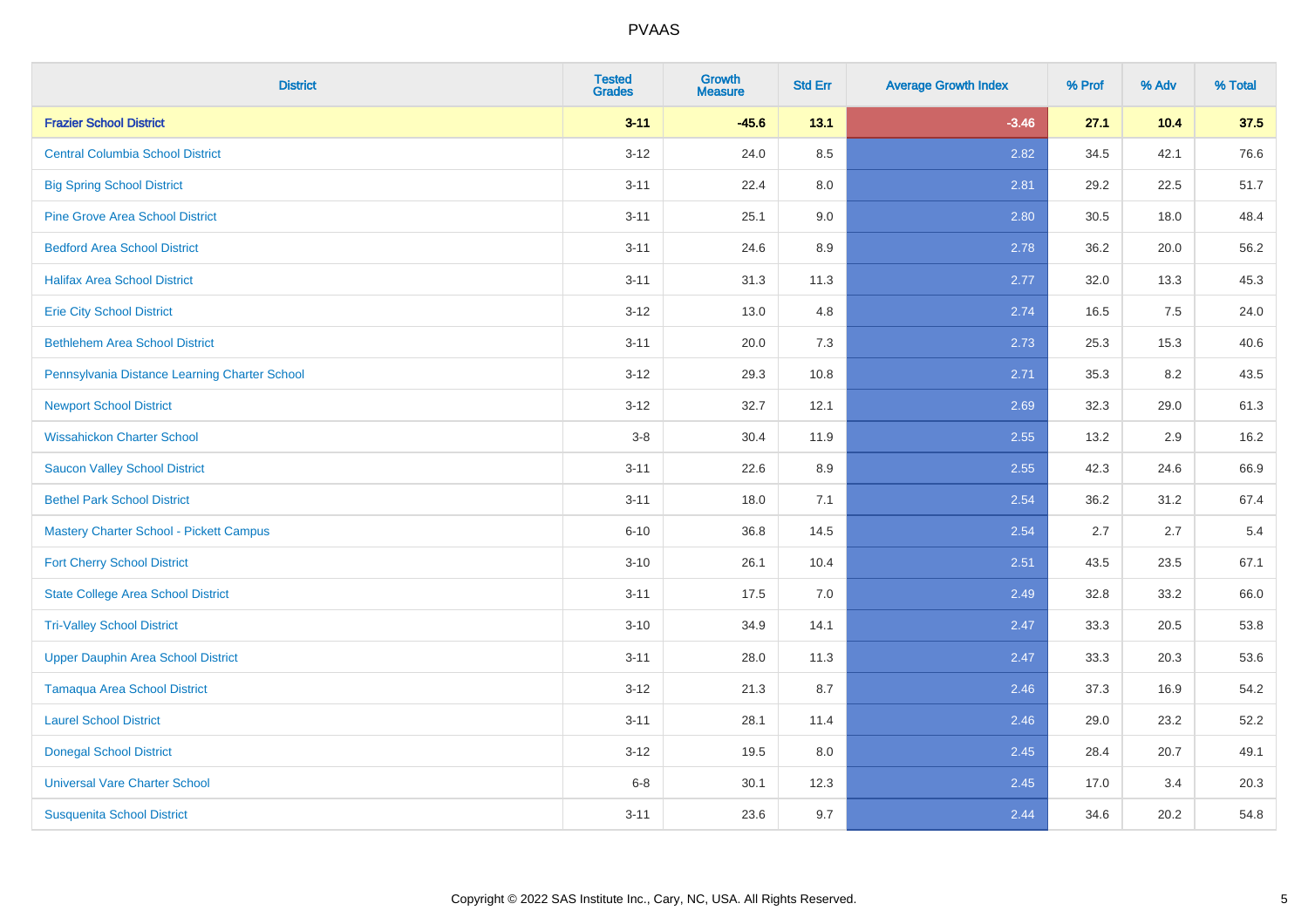| <b>District</b>                               | <b>Tested</b><br><b>Grades</b> | <b>Growth</b><br><b>Measure</b> | <b>Std Err</b> | <b>Average Growth Index</b> | % Prof | % Adv | % Total |
|-----------------------------------------------|--------------------------------|---------------------------------|----------------|-----------------------------|--------|-------|---------|
| <b>Frazier School District</b>                | $3 - 11$                       | $-45.6$                         | 13.1           | $-3.46$                     | 27.1   | 10.4  | 37.5    |
| <b>Upper Darby School District</b>            | $3 - 12$                       | 14.7                            | $6.2\,$        | 2.38                        | 21.5   | 8.3   | 29.8    |
| <b>Greater Nanticoke Area School District</b> | $3 - 12$                       | 22.2                            | 9.6            | 2.32                        | 20.3   | 9.3   | 29.7    |
| <b>South Eastern School District</b>          | $3 - 11$                       | 18.2                            | 8.0            | 2.28                        | 28.5   | 27.9  | 56.4    |
| John B. Stetson Charter School                | $5-8$                          | 18.9                            | 8.3            | 2.28                        | 7.6    | 0.0   | 7.6     |
| <b>Northern Potter School District</b>        | $3 - 12$                       | 37.1                            | 16.3           | 2.27                        | 22.2   | 25.9  | 48.2    |
| <b>Williamsburg Community School District</b> | $3 - 11$                       | 34.3                            | 15.2           | 2.26                        | 31.2   | 28.1  | 59.4    |
| <b>Mastery Charter School - Gratz Campus</b>  | $7 - 10$                       | 30.8                            | 13.6           | 2.26                        | 6.8    | 0.0   | 6.8     |
| <b>Upper Merion Area School District</b>      | $3 - 11$                       | 17.7                            | 7.9            | 2.23                        | 37.6   | 25.8  | 63.5    |
| People For People Charter School              | $3-12$                         | 26.8                            | 12.2           | 2.21                        | 8.5    | 1.7   | 10.2    |
| North Allegheny School District               | $3 - 11$                       | 10.0                            | 4.5            | 2.20                        | 36.8   | 37.4  | 74.2    |
| <b>Carbondale Area School District</b>        | $3 - 10$                       | 21.6                            | 10.1           | 2.14                        | 28.3   | 14.1  | 42.4    |
| <b>Solanco School District</b>                | $3 - 11$                       | 15.2                            | 7.2            | 2.12                        | 31.8   | 19.9  | 51.7    |
| <b>Northern Cambria School District</b>       | $3 - 11$                       | 24.8                            | 11.7           | 2.12                        | 31.8   | 13.6  | 45.4    |
| <b>General Mclane School District</b>         | $3 - 11$                       | 17.3                            | 8.2            | 2.11                        | 42.0   | 19.8  | 61.8    |
| <b>Upper Saint Clair School District</b>      | $3 - 11$                       | 14.7                            | 7.0            | 2.10                        | 35.6   | 47.1  | 82.7    |
| <b>Wissahickon School District</b>            | $3 - 10$                       | 12.2                            | 5.8            | 2.09                        | 31.3   | 36.9  | 68.1    |
| <b>South Park School District</b>             | $3 - 11$                       | 20.4                            | 9.9            | 2.06                        | 34.6   | 25.0  | 59.6    |
| <b>Colonial School District</b>               | $3 - 11$                       | 12.7                            | $6.2\,$        | 2.06                        | 31.1   | 30.7  | 61.8    |
| <b>Chester Community Charter School</b>       | $3-8$                          | 23.1                            | 11.3           | 2.05                        | 8.2    | 1.4   | 9.6     |
| <b>Cranberry Area School District</b>         | $3 - 12$                       | 22.7                            | 11.2           | 2.01                        | 44.0   | 16.0  | 60.0    |
| <b>Old Forge School District</b>              | $3 - 12$                       | 25.0                            | 12.5           | 2.00                        | 39.6   | 17.0  | 56.6    |
| <b>East Penn School District</b>              | $3 - 11$                       | 9.9                             | 4.9            | 2.00                        | 38.8   | 23.9  | 62.8    |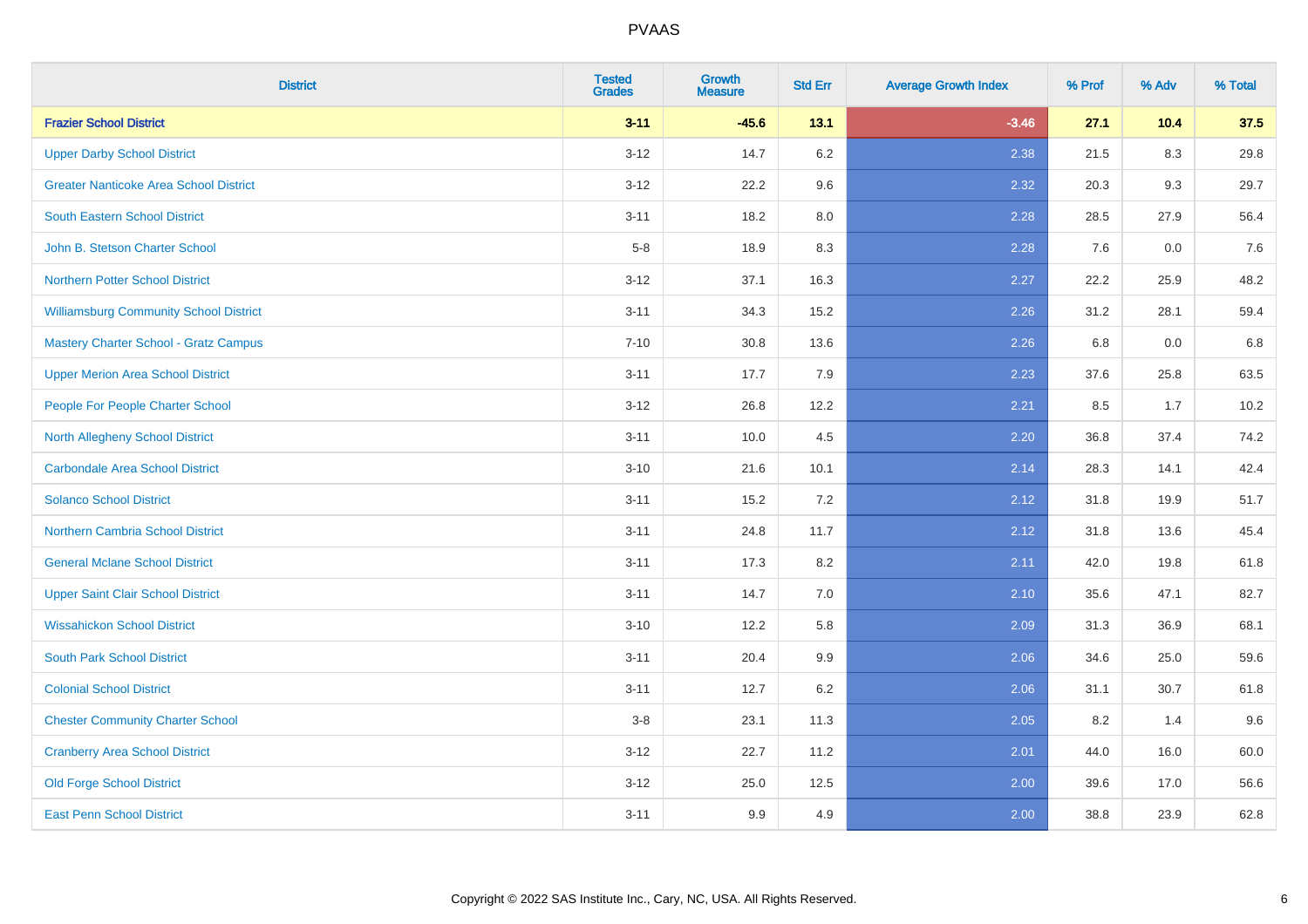| <b>District</b>                             | <b>Tested</b><br><b>Grades</b> | Growth<br><b>Measure</b> | <b>Std Err</b> | <b>Average Growth Index</b> | % Prof | % Adv | % Total |
|---------------------------------------------|--------------------------------|--------------------------|----------------|-----------------------------|--------|-------|---------|
| <b>Frazier School District</b>              | $3 - 11$                       | $-45.6$                  | 13.1           | $-3.46$                     | 27.1   | 10.4  | 37.5    |
| <b>Lehighton Area School District</b>       | $3 - 11$                       | 15.6                     | 7.9            | 1.96                        | 34.2   | 17.7  | 51.8    |
| Downingtown Area School District            | $3 - 11$                       | 14.8                     | 7.7            | 1.93                        | 34.4   | 47.2  | 81.5    |
| <b>Chestnut Ridge School District</b>       | $3 - 12$                       | 18.8                     | 9.9            | 1.91                        | 43.9   | 11.2  | 55.1    |
| <b>Oswayo Valley School District</b>        | $3 - 12$                       | 28.8                     | 15.6           | 1.85                        | 32.3   | 25.8  | 58.1    |
| <b>York Suburban School District</b>        | $3 - 11$                       | 15.3                     | 8.5            | 1.80                        | 31.7   | 25.6  | 57.2    |
| <b>Montgomery Area School District</b>      | $3 - 11$                       | 21.9                     | 12.4           | 1.77                        | 44.8   | 20.7  | 65.5    |
| <b>Universal Daroff Charter School</b>      | $3-8$                          | 22.1                     | 12.5           | 1.76                        | 12.7   | 1.8   | 14.6    |
| <b>Conneaut School District</b>             | $3 - 12$                       | 14.5                     | 8.4            | 1.74                        | 46.3   | 20.4  | 66.7    |
| <b>Millville Area School District</b>       | $3 - 12$                       | 25.5                     | 14.7           | 1.73                        | 46.0   | 13.5  | 59.5    |
| <b>Universal Creighton Charter School</b>   | $3-8$                          | 18.7                     | 10.8           | 1.72                        | 14.8   | 5.7   | 20.4    |
| <b>Ad Prima Charter School</b>              | $3-8$                          | 20.6                     | 12.2           | 1.69                        | 20.6   | 4.8   | 25.4    |
| <b>Bradford Area School District</b>        | $3 - 12$                       | 14.8                     | 8.8            | 1.68                        | 30.8   | 24.5  | 55.2    |
| <b>Kutztown Area School District</b>        | $3 - 12$                       | 20.3                     | 12.2           | 1.67                        | 42.6   | 19.7  | 62.3    |
| Pen Argyl Area School District              | $3 - 12$                       | 16.7                     | 10.0           | 1.67                        | 35.0   | 14.4  | 49.5    |
| <b>Reading School District</b>              | $3 - 11$                       | 12.0                     | 7.2            | 1.66                        | 13.3   | 2.8   | 16.1    |
| <b>Tunkhannock Area School District</b>     | $3 - 11$                       | 14.4                     | 8.7            | 1.65                        | 34.5   | 18.7  | 53.2    |
| <b>Wyoming Valley West School District</b>  | $3 - 11$                       | 13.6                     | 8.4            | 1.61                        | 28.0   | 15.9  | 44.0    |
| <b>Discovery Charter School</b>             | $3-8$                          | 24.0                     | 15.0           | 1.60                        | 19.4   | 2.8   | 22.2    |
| <b>York City School District</b>            | $3 - 12$                       | 8.7                      | 5.6            | 1.56                        | 12.6   | 1.2   | 13.7    |
| <b>Chambersburg Area School District</b>    | $3 - 11$                       | 7.3                      | 4.7            | $1.55$                      | 29.0   | 16.0  | 45.0    |
| <b>Twin Valley School District</b>          | $3 - 12$                       | 11.3                     | 7.4            | 1.53                        | 30.3   | 27.9  | 58.2    |
| Young Scholars Of Central PA Charter School | $3 - 8$                        | 28.7                     | 18.8           | 1.53                        | 43.8   | 18.8  | 62.5    |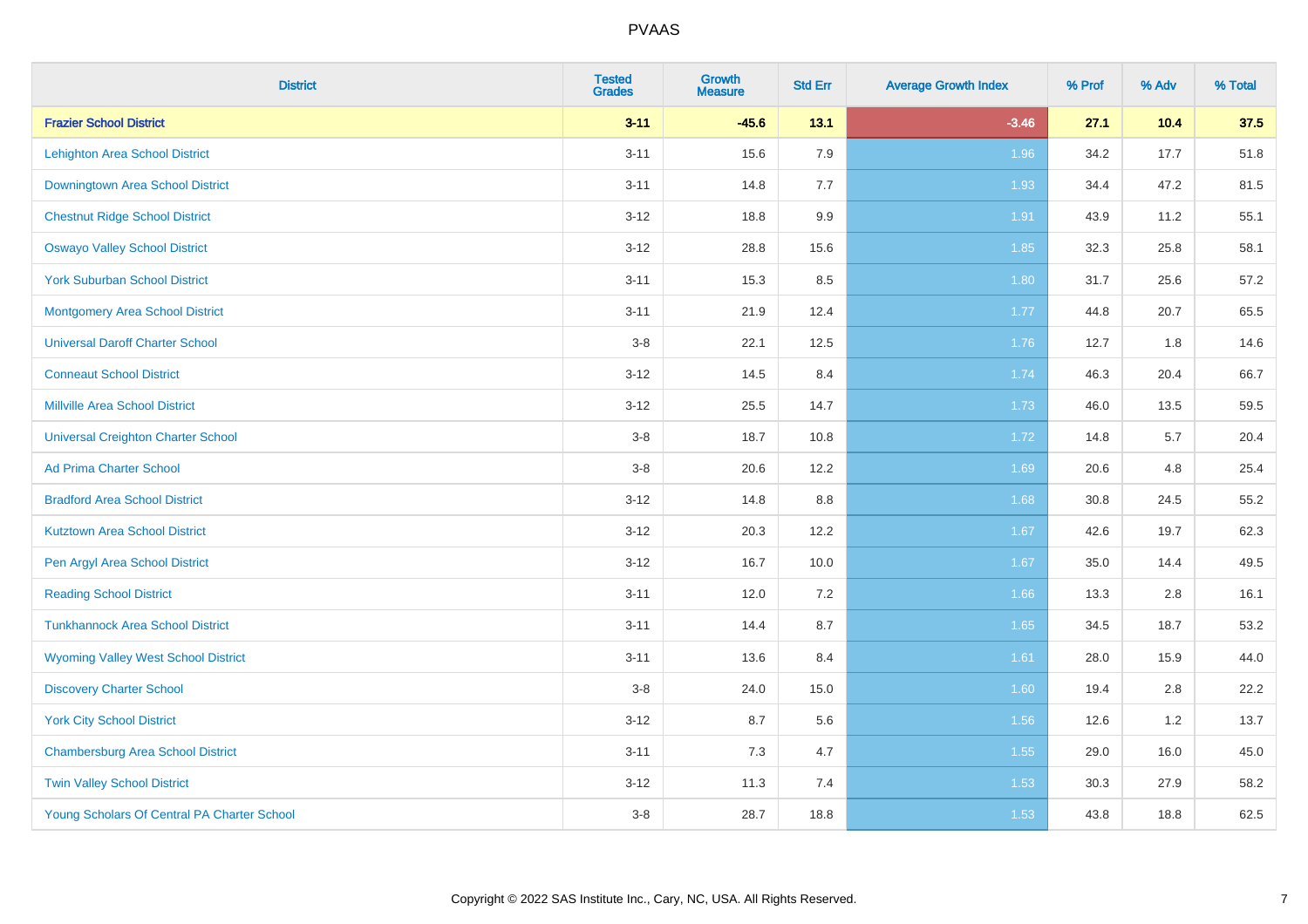| <b>District</b>                                 | <b>Tested</b><br><b>Grades</b> | <b>Growth</b><br><b>Measure</b> | <b>Std Err</b> | <b>Average Growth Index</b> | % Prof | % Adv | % Total |
|-------------------------------------------------|--------------------------------|---------------------------------|----------------|-----------------------------|--------|-------|---------|
| <b>Frazier School District</b>                  | $3 - 11$                       | $-45.6$                         | 13.1           | $-3.46$                     | 27.1   | 10.4  | 37.5    |
| <b>Chartiers Valley School District</b>         | $3 - 11$                       | 11.1                            | 7.3            | 1.52                        | 33.0   | 22.2  | 55.2    |
| <b>Upper Dublin School District</b>             | $3 - 12$                       | 10.8                            | 7.2            | 1.50                        | 34.6   | 36.0  | 70.6    |
| <b>Fairfield Area School District</b>           | $3 - 11$                       | 19.4                            | 13.0           | 1.49                        | 29.6   | 20.4  | 50.0    |
| Hope For Hyndman Charter School                 | $3 - 11$                       | 27.8                            | 18.8           | 1.48                        | 31.2   | 0.0   | 31.2    |
| <b>Karns City Area School District</b>          | $3 - 11$                       | 13.8                            | 9.5            | 1.46                        | 32.7   | 16.8  | 49.5    |
| <b>Freire Charter School</b>                    | $5 - 11$                       | 13.8                            | $9.5\,$        | 1.46                        | 22.6   | 1.9   | 24.5    |
| <b>Unionville-Chadds Ford School District</b>   | $3 - 11$                       | 9.7                             | 6.8            | 1.42                        | 34.6   | 49.2  | 83.7    |
| <b>Centre Learning Community Charter School</b> | $5-8$                          | 25.7                            | 18.3           | 1.41                        | 29.4   | 29.4  | 58.8    |
| <b>Camp Hill School District</b>                | $3 - 12$                       | 13.5                            | 9.6            | 1.40                        | 35.8   | 27.5  | 63.3    |
| <b>Loyalsock Township School District</b>       | $3 - 12$                       | 14.0                            | 10.0           | 1.39                        | 45.4   | 18.2  | 63.6    |
| <b>Westmont Hilltop School District</b>         | $3 - 11$                       | 14.8                            | 10.6           | 1.39                        | 40.7   | 22.0  | 62.6    |
| <b>Upper Adams School District</b>              | $3 - 11$                       | 12.2                            | 8.8            | 1.38                        | 41.5   | 16.9  | 58.5    |
| Robert Benjamin Wiley Community Charter School  | $3-8$                          | 18.2                            | 13.4           | 1.36                        | 15.6   | 0.0   | 15.6    |
| Penn Hills Charter School of Entrepreneurship   | $3 - 8$                        | 20.0                            | 14.7           | 1.36                        | 25.7   | 0.0   | 25.7    |
| <b>York Academy Regional Charter School</b>     | $3 - 11$                       | 17.7                            | 13.0           | 1.36                        | 26.4   | 24.5  | 50.9    |
| <b>Berlin Brothersvalley School District</b>    | $3 - 11$                       | 17.8                            | 13.2           | 1.35                        | 37.5   | 29.2  | 66.7    |
| Gettysburg Area School District                 | $3 - 11$                       | 9.8                             | 7.3            | 1.34                        | 33.2   | 21.4  | 54.6    |
| <b>Forest City Regional School District</b>     | $3 - 12$                       | 18.3                            | 13.8           | 1.32                        | 33.3   | 24.4  | 57.8    |
| Lampeter-Strasburg School District              | $3-12$                         | 9.5                             | 7.3            | 1.29                        | 33.5   | 30.5  | 64.0    |
| <b>Danville Area School District</b>            | $3 - 11$                       | 10.6                            | 8.3            | 1.28                        | 37.0   | 24.7  | 61.7    |
| <b>Propel Charter School - East</b>             | $3-8$                          | 19.0                            | 15.2           | $1.25$                      | 34.4   | 9.4   | 43.8    |
| <b>Belle Vernon Area School District</b>        | $3 - 11$                       | 13.5                            | 10.7           | $1.25$                      | 39.3   | 16.7  | 56.0    |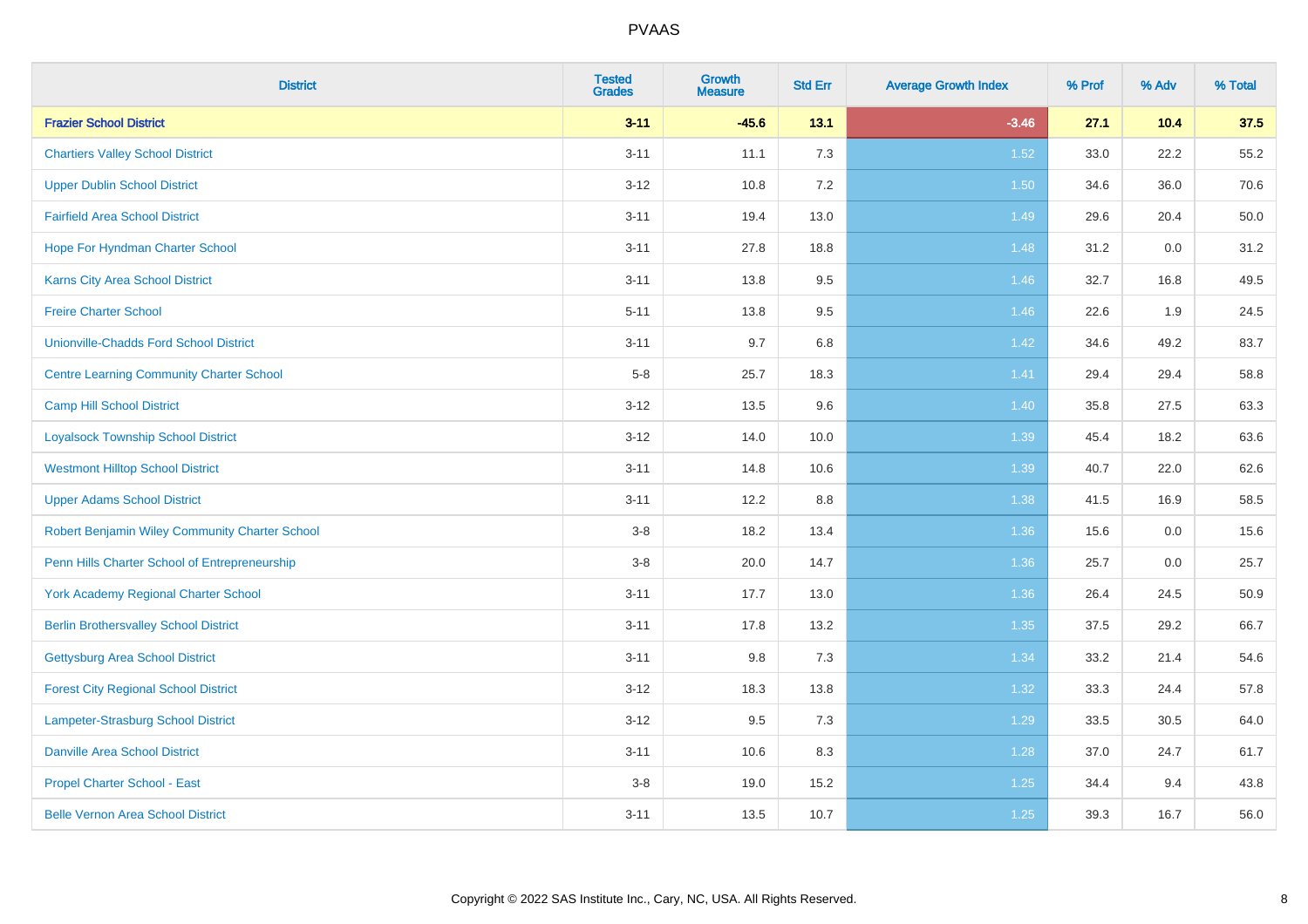| <b>District</b>                                                     | <b>Tested</b><br><b>Grades</b> | Growth<br><b>Measure</b> | <b>Std Err</b> | <b>Average Growth Index</b> | % Prof | % Adv | % Total |
|---------------------------------------------------------------------|--------------------------------|--------------------------|----------------|-----------------------------|--------|-------|---------|
| <b>Frazier School District</b>                                      | $3 - 11$                       | $-45.6$                  | 13.1           | $-3.46$                     | 27.1   | 10.4  | 37.5    |
| The Philadelphia Charter School for Arts and Sciences at HR Edmunds | $3-8$                          | 12.7                     | 10.3           | 1.23                        | 12.4   | 3.4   | 15.7    |
| <b>Reach Cyber Charter School</b>                                   | $3 - 11$                       | 16.9                     | 13.7           | 1.23                        | 37.9   | 22.4  | 60.3    |
| <b>Upper Perkiomen School District</b>                              | $3 - 11$                       | 8.9                      | 7.3            | 1.22                        | 35.2   | 16.8  | 52.0    |
| <b>Green Woods Charter School</b>                                   | $3 - 8$                        | 15.7                     | 12.8           | 1.22                        | 24.0   | 26.0  | 50.0    |
| <b>William Penn School District</b>                                 | $3 - 12$                       | 10.3                     | 8.6            | 1.20                        | 15.1   | 5.9   | 21.0    |
| <b>Mifflin County School District</b>                               | $3 - 11$                       | 7.1                      | 5.9            | 1.20                        | 29.2   | 12.3  | 41.5    |
| <b>Penn Hills School District</b>                                   | $3 - 11$                       | $9.8\,$                  | 8.4            | 1.17                        | 15.1   | 10.5  | 25.7    |
| <b>Lewisburg Area School District</b>                               | $3 - 11$                       | 10.4                     | 8.9            | 1.17                        | 30.4   | 37.8  | 68.2    |
| <b>Derry Township School District</b>                               | $3 - 10$                       | 23.7                     | 20.2           | 1.17                        | 33.3   | 66.7  | 100.0   |
| Center For Student Learning Charter School At Pennsbury             | $6 - 12$                       | 22.3                     | 19.1           | 1.17                        | 14.3   | 21.4  | 35.7    |
| Leechburg Area School District                                      | $3 - 11$                       | 16.2                     | 13.9           | 1.16                        | 41.9   | 25.6  | 67.4    |
| Northern York County School District                                | $3 - 11$                       | 8.0                      | 7.0            | 1.15                        | 32.4   | 20.1  | 52.5    |
| Southwest Leadership Academy Charter School                         | $3 - 8$                        | 19.2                     | 16.9           | 1.14                        | 4.4    | 0.0   | 4.4     |
| <b>Indiana Area School District</b>                                 | $3 - 11$                       | 8.7                      | 7.7            | 1.13                        | 37.4   | 24.1  | 61.5    |
| Southern Tioga School District                                      | $3 - 11$                       | 10.2                     | 9.3            | 1.11                        | 27.7   | 15.1  | 42.9    |
| <b>Mount Union Area School District</b>                             | $3 - 10$                       | 11.8                     | 10.6           | 1.11                        | 24.4   | 7.3   | 31.7    |
| <b>Pennridge School District</b>                                    | $3 - 10$                       | 5.5                      | 5.1            | 1.09                        | 38.8   | 26.1  | 64.8    |
| <b>Wattsburg Area School District</b>                               | $3 - 11$                       | 10.6                     | 9.7            | 1.09                        | 38.6   | 16.8  | 55.4    |
| <b>Franklin Area School District</b>                                | $3 - 11$                       | 9.5                      | 8.9            | 1.08                        | 36.6   | 12.2  | 48.8    |
| <b>Port Allegany School District</b>                                | $3 - 11$                       | 13.1                     | 12.2           | 1.08                        | 25.0   | 20.0  | 45.0    |
| <b>Fannett-Metal School District</b>                                | $3 - 11$                       | 14.3                     | 13.5           | 1.06                        | 33.3   | 8.9   | 42.2    |
| <b>Commonwealth Charter Academy Charter School</b>                  | $3 - 10$                       | 15.1                     | 14.2           | 1.06                        | 28.9   | 20.0  | 48.9    |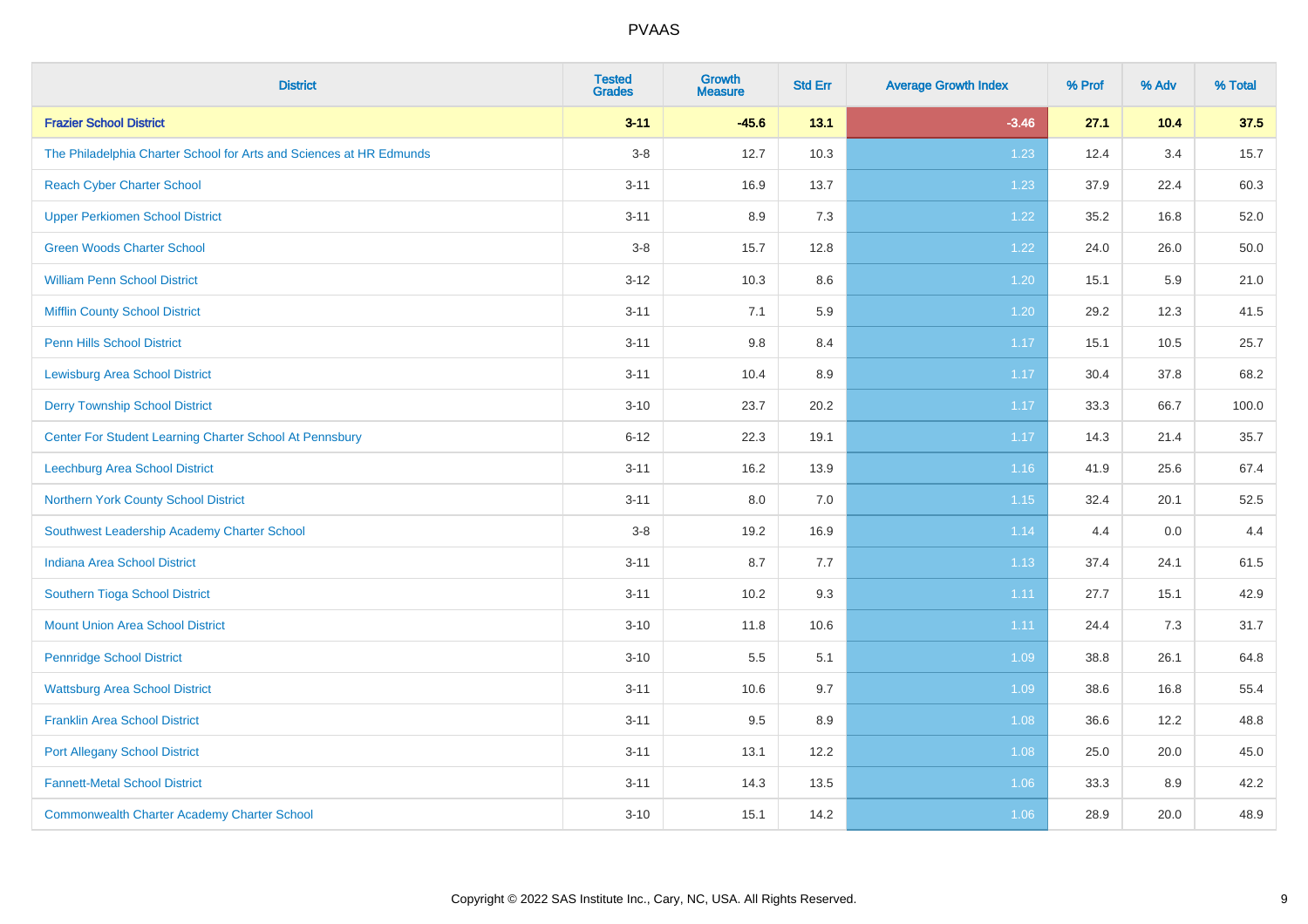| <b>District</b>                                  | <b>Tested</b><br><b>Grades</b> | Growth<br><b>Measure</b> | <b>Std Err</b> | <b>Average Growth Index</b> | % Prof  | % Adv | % Total |
|--------------------------------------------------|--------------------------------|--------------------------|----------------|-----------------------------|---------|-------|---------|
| <b>Frazier School District</b>                   | $3 - 11$                       | $-45.6$                  | 13.1           | $-3.46$                     | 27.1    | 10.4  | 37.5    |
| <b>North Pocono School District</b>              | $3 - 11$                       | 10.0                     | 9.4            | 1.05                        | 35.1    | 24.6  | 59.6    |
| <b>Mastery Charter School - Harrity Campus</b>   | $3 - 8$                        | 15.9                     | 15.2           | 1.05                        | $6.2\,$ | 6.2   | 12.5    |
| <b>Wyalusing Area School District</b>            | $3 - 12$                       | 10.2                     | 9.8            | 1.04                        | 36.2    | 16.2  | 52.4    |
| <b>Fleetwood Area School District</b>            | $3 - 10$                       | 8.3                      | 8.1            | 1.03                        | 36.7    | 20.2  | 57.0    |
| <b>West Branch Area School District</b>          | $3 - 11$                       | 12.3                     | 11.9           | 1.03                        | 38.5    | 20.0  | 58.5    |
| <b>Steel Valley School District</b>              | $3 - 11$                       | 11.5                     | 11.4           | 1.01                        | 18.3    | 15.5  | 33.8    |
| <b>Bentworth School District</b>                 | $3 - 11$                       | 11.8                     | 11.9           | 0.99                        | 35.9    | 17.2  | 53.1    |
| Eugenio Maria De Hostos Charter School           | $3-8$                          | 18.9                     | 19.1           | 0.99                        | 46.7    | 6.7   | 53.3    |
| <b>Commodore Perry School District</b>           | $3 - 11$                       | 16.1                     | 16.5           | 0.97                        | 50.0    | 26.9  | 76.9    |
| <b>Kane Area School District</b>                 | $3 - 10$                       | 10.4                     | 10.7           | 0.97                        | 47.6    | 4.9   | 52.4    |
| Northern Bedford County School District          | $3 - 11$                       | 11.1                     | 11.7           | 0.95                        | 34.4    | 34.4  | 68.8    |
| <b>Laboratory Charter School</b>                 | $3-8$                          | 16.9                     | 18.0           | 0.94                        | 22.2    | 5.6   | 27.8    |
| <b>Juniata County School District</b>            | $3 - 12$                       | 7.6                      | 8.1            | 0.94                        | 30.5    | 11.6  | 42.1    |
| <b>Everett Area School District</b>              | $3 - 11$                       | 10.9                     | 11.7           | 0.93                        | 26.7    | 21.3  | 48.0    |
| <b>Sharon City School District</b>               | $3 - 11$                       | 8.1                      | 9.0            | 0.91                        | 28.7    | 11.6  | 40.3    |
| Manchester Academic Charter School               | $3-8$                          | 14.1                     | 15.4           | 0.91                        | 19.4    | 0.0   | 19.4    |
| <b>Mechanicsburg Area School District</b>        | $3 - 11$                       | 5.8                      | 6.5            | 0.89                        | 38.6    | 18.9  | 57.6    |
| <b>Lindley Academy Charter School At Birney</b>  | $3 - 8$                        | 10.8                     | 12.1           | 0.89                        | 14.8    | 0.0   | 14.8    |
| Memphis Street Academy Charter School @ JP Jones | $5-8$                          | 13.4                     | 15.2           | 0.88                        | 14.7    | 5.9   | 20.6    |
| <b>Central Valley School District</b>            | $3 - 10$                       | 7.3                      | 8.7            | 0.85                        | 28.2    | 23.7  | 51.8    |
| <b>Moshannon Valley School District</b>          | $3 - 10$                       | 9.7                      | 11.9           | 0.81                        | 29.7    | 14.1  | 43.8    |
| <b>Monessen City School District</b>             | $3 - 10$                       | 14.3                     | 17.7           | 0.81                        | 19.0    | 4.8   | 23.8    |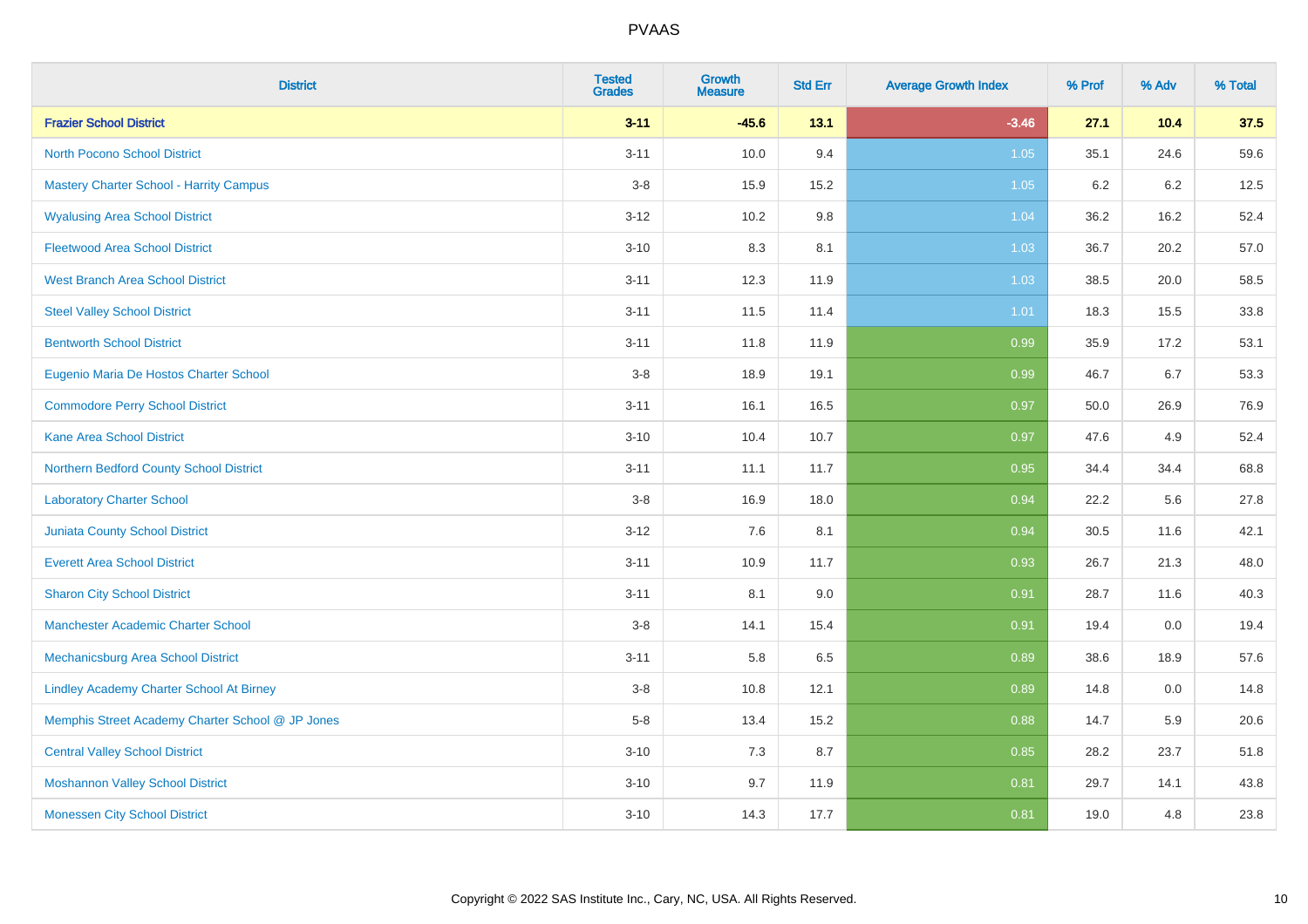| <b>District</b>                                       | <b>Tested</b><br><b>Grades</b> | Growth<br><b>Measure</b> | <b>Std Err</b> | <b>Average Growth Index</b> | % Prof | % Adv | % Total |
|-------------------------------------------------------|--------------------------------|--------------------------|----------------|-----------------------------|--------|-------|---------|
| <b>Frazier School District</b>                        | $3 - 11$                       | $-45.6$                  | 13.1           | $-3.46$                     | 27.1   | 10.4  | 37.5    |
| <b>Benton Area School District</b>                    | $3 - 10$                       | 11.5                     | 14.3           | 0.80                        | 43.6   | 12.8  | 56.4    |
| <b>Montoursville Area School District</b>             | $3 - 12$                       | 6.6                      | 8.4            | 0.79                        | 31.9   | 27.0  | 58.9    |
| <b>Avella Area School District</b>                    | $3 - 12$                       | 12.4                     | 15.8           | 0.79                        | 46.4   | 14.3  | 60.7    |
| <b>Bangor Area School District</b>                    | $3 - 12$                       | 6.4                      | 8.3            | 0.78                        | 36.7   | 13.3  | 50.0    |
| <b>Upper Moreland Township School District</b>        | $3 - 11$                       | 5.6                      | 7.3            | 0.77                        | 31.4   | 24.0  | 55.4    |
| <b>Aliquippa School District</b>                      | $3 - 11$                       | 9.5                      | 12.6           | 0.75                        | 13.0   | 1.8   | 14.8    |
| <b>Bald Eagle Area School District</b>                | $3 - 11$                       | 6.9                      | 9.2            | 0.75                        | 34.5   | 19.5  | 54.0    |
| Young Scholars Of Western Pennsylvania Charter School | $3 - 8$                        | 12.3                     | 16.9           | 0.73                        | 26.1   | 13.0  | 39.1    |
| <b>Sayre Area School District</b>                     | $3 - 11$                       | 8.5                      | 11.8           | 0.72                        | 40.0   | 13.8  | 53.8    |
| <b>Clairton City School District</b>                  | $3 - 11$                       | 9.4                      | 13.3           | 0.71                        | 14.0   | 4.0   | 18.0    |
| Fox Chapel Area School District                       | $3 - 11$                       | 4.6                      | 6.6            | 0.69                        | 28.9   | 46.0  | 74.9    |
| <b>Franklin Regional School District</b>              | $3 - 11$                       | 5.3                      | 7.7            | 0.69                        | 37.1   | 29.0  | 66.1    |
| <b>Universal Institute Charter School</b>             | $3-8$                          | 7.1                      | 10.4           | 0.68                        | 17.4   | 3.5   | 20.9    |
| <b>Coudersport Area School District</b>               | $3 - 11$                       | 8.3                      | 12.7           | 0.66                        | 34.0   | 11.3  | 45.3    |
| <b>Bellefonte Area School District</b>                | $3 - 11$                       | 4.9                      | 7.5            | 0.66                        | 34.5   | 20.5  | 55.0    |
| <b>Union City Area School District</b>                | $3 - 12$                       | 6.6                      | 10.6           | 0.62                        | 35.6   | 15.6  | 51.1    |
| <b>Palmerton Area School District</b>                 | $3 - 11$                       | 5.6                      | 9.6            | 0.58                        | 34.3   | 21.9  | 56.2    |
| <b>Brockway Area School District</b>                  | $3 - 11$                       | 6.6                      | 11.4           | 0.58                        | 40.3   | 13.9  | 54.2    |
| <b>Greater Johnstown School District</b>              | $3 - 11$                       | 4.7                      | 8.3            | 0.57                        | 15.3   | 3.8   | 19.1    |
| Jefferson-Morgan School District                      | $3 - 10$                       | 7.9                      | 13.8           | 0.57                        | 34.1   | 13.6  | 47.7    |
| <b>Hamburg Area School District</b>                   | $3 - 11$                       | 4.8                      | 8.4            | 0.57                        | 27.7   | 14.9  | 42.6    |
| <b>Eastern Lancaster County School District</b>       | $3 - 12$                       | 4.3                      | 7.6            | 0.57                        | 35.5   | 21.0  | 56.4    |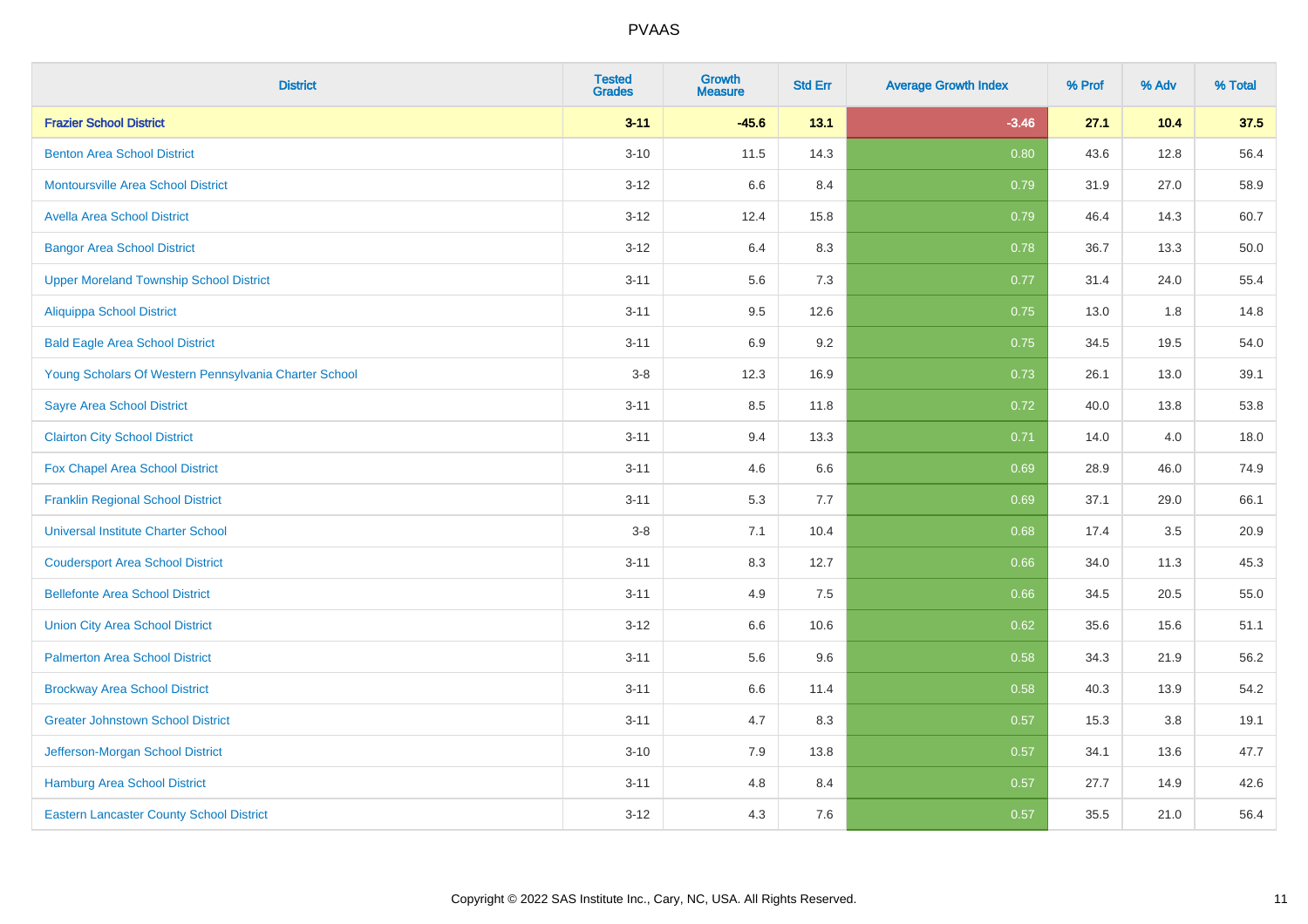| <b>District</b>                                            | <b>Tested</b><br><b>Grades</b> | <b>Growth</b><br><b>Measure</b> | <b>Std Err</b> | <b>Average Growth Index</b> | % Prof | % Adv | % Total |
|------------------------------------------------------------|--------------------------------|---------------------------------|----------------|-----------------------------|--------|-------|---------|
| <b>Frazier School District</b>                             | $3 - 11$                       | $-45.6$                         | 13.1           | $-3.46$                     | 27.1   | 10.4  | 37.5    |
| <b>Souderton Charter School Collaborative</b>              | $3-8$                          | 10.1                            | 18.4           | 0.55                        | 35.3   | 35.3  | 70.6    |
| <b>Shanksville-Stonycreek School District</b>              | $3 - 10$                       | 9.8                             | 17.9           | 0.55                        | 55.6   | 5.6   | 61.1    |
| Propel Charter School-Hazelwood                            | $3-8$                          | 9.3                             | 16.9           | 0.55                        | 8.3    | 4.2   | 12.5    |
| <b>Achievement House Charter School</b>                    | $7 - 11$                       | 7.1                             | 14.1           | 0.50                        | 37.2   | 9.3   | 46.5    |
| <b>Belmont Charter School</b>                              | $3 - 10$                       | 6.4                             | 12.6           | 0.50                        | 9.6    | 0.0   | 9.6     |
| <b>Armstrong School District</b>                           | $3 - 11$                       | $2.8\,$                         | 5.6            | 0.50                        | 34.1   | 22.1  | 56.1    |
| <b>Brownsville Area School District</b>                    | $3 - 12$                       | 5.7                             | 11.7           | 0.49                        | 27.5   | 7.2   | 34.8    |
| <b>Mastery Charter School - Thomas Campus</b>              | $3 - 10$                       | 6.4                             | 13.2           | 0.48                        | 18.0   | 0.0   | 18.0    |
| <b>Bellwood-Antis School District</b>                      | $3 - 10$                       | 4.9                             | 10.2           | 0.48                        | 31.9   | 18.7  | 50.6    |
| <b>Hanover Public School District</b>                      | $3 - 11$                       | 4.5                             | 9.5            | 0.48                        | 19.8   | 15.7  | 35.5    |
| <b>Carlisle Area School District</b>                       | $3 - 11$                       | 3.2                             | 6.9            | 0.47                        | 32.0   | 16.2  | 48.2    |
| Lake-Lehman School District                                | $3 - 11$                       | 4.3                             | 9.4            | 0.46                        | 37.7   | 15.8  | 53.5    |
| <b>Central Fulton School District</b>                      | $3 - 11$                       | 5.9                             | 12.9           | 0.46                        | 38.2   | 16.4  | 54.6    |
| <b>Canon-Mcmillan School District</b>                      | $3 - 11$                       | 2.8                             | 6.1            | 0.45                        | 37.8   | 26.4  | 64.2    |
| Global Leadership Academy Charter School Southwest at Huey | $3-8$                          | 8.9                             | 19.9           | 0.45                        | 7.1    | 0.0   | 7.1     |
| <b>Shaler Area School District</b>                         | $3 - 11$                       | 2.8                             | 6.4            | 0.44                        | 34.6   | 20.1  | 54.6    |
| Southern Columbia Area School District                     | $3 - 11$                       | 4.5                             | 10.2           | 0.44                        | 43.5   | 17.4  | 60.9    |
| <b>Gillingham Charter School</b>                           | $3 - 11$                       | 8.7                             | 19.8           | 0.44                        | 33.3   | 16.7  | 50.0    |
| <b>Grove City Area School District</b>                     | $3 - 12$                       | 3.9                             | 9.2            | 0.43                        | 30.2   | 31.9  | 62.2    |
| <b>Towanda Area School District</b>                        | $3 - 11$                       | 4.1                             | 9.5            | 0.43                        | 32.5   | 14.5  | 47.0    |
| <b>Mifflinburg Area School District</b>                    | $3 - 11$                       | 4.1                             | 9.9            | 0.42                        | 46.2   | 18.3  | 64.4    |
| <b>Conewago Valley School District</b>                     | $3 - 12$                       | 2.6                             | 6.4            | 0.41                        | 36.1   | 19.9  | 56.0    |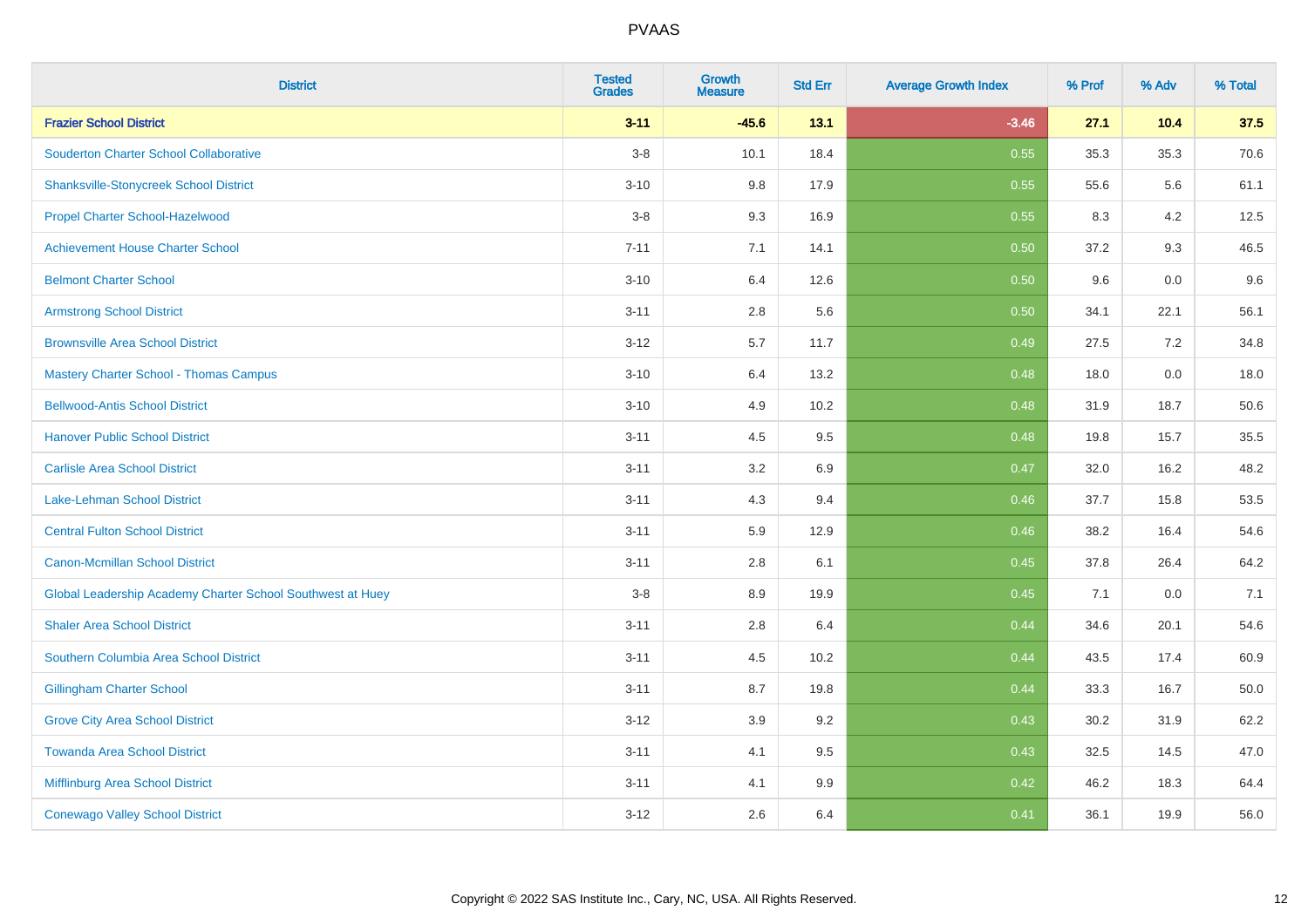| <b>District</b>                                     | <b>Tested</b><br><b>Grades</b> | <b>Growth</b><br><b>Measure</b> | <b>Std Err</b> | <b>Average Growth Index</b> | % Prof | % Adv | % Total |
|-----------------------------------------------------|--------------------------------|---------------------------------|----------------|-----------------------------|--------|-------|---------|
| <b>Frazier School District</b>                      | $3 - 11$                       | $-45.6$                         | 13.1           | $-3.46$                     | 27.1   | 10.4  | 37.5    |
| <b>Union School District</b>                        | $3 - 12$                       | 5.5                             | 13.7           | 0.40                        | 35.6   | 13.3  | 48.9    |
| <b>South Western School District</b>                | $3 - 12$                       | 2.5                             | 6.3            | 0.40                        | 37.7   | 18.0  | 55.7    |
| <b>Southeast Delco School District</b>              | $3 - 10$                       | $3.8\,$                         | 9.5            | 0.40                        | 15.4   | 7.7   | 23.1    |
| <b>Pequea Valley School District</b>                | $3 - 11$                       | 4.1                             | 10.1           | 0.40                        | 24.2   | 21.2  | 45.4    |
| Young Scholars Charter School                       | $6 - 8$                        | 4.6                             | 11.3           | 0.40                        | 11.7   | 0.0   | 11.7    |
| Mariana Bracetti Academy Charter School             | $3 - 10$                       | 6.1                             | 15.7           | 0.39                        | 15.6   | 0.0   | 15.6    |
| <b>Montrose Area School District</b>                | $3 - 10$                       | 4.1                             | 10.8           | 0.38                        | 42.9   | 14.3  | 57.1    |
| <b>Salisbury Township School District</b>           | $3 - 11$                       | 4.2                             | 11.0           | 0.38                        | 32.9   | 18.8  | 51.8    |
| <b>Jamestown Area School District</b>               | $3 - 11$                       | 6.9                             | 18.5           | 0.37                        | 23.8   | 19.0  | 42.9    |
| Mastery Charter School - Shoemaker Campus           | $7 - 10$                       | 6.6                             | 17.9           | 0.37                        | 26.3   | 0.0   | 26.3    |
| <b>Environmental Charter School At Frick Park</b>   | $3-9$                          | 4.2                             | 12.1           | 0.35                        | 27.1   | 15.7  | 42.9    |
| <b>Pittston Area School District</b>                | $3 - 11$                       | 4.5                             | 13.5           | 0.33                        | 29.1   | 9.1   | 38.2    |
| <b>Hermitage School District</b>                    | $3 - 12$                       | 2.9                             | 8.6            | 0.33                        | 33.8   | 27.7  | 61.5    |
| <b>Otto-Eldred School District</b>                  | $3 - 11$                       | 4.2                             | 13.1           | 0.32                        | 22.9   | 18.8  | 41.7    |
| <b>Milton Area School District</b>                  | $3 - 11$                       | 2.8                             | 9.0            | 0.31                        | 31.8   | 19.0  | 50.8    |
| <b>Palisades School District</b>                    | $3 - 11$                       | 2.8                             | 10.6           | 0.27                        | 33.0   | 19.3  | 52.3    |
| <b>Hampton Township School District</b>             | $3 - 11$                       | 2.1                             | 7.9            | 0.27                        | 35.8   | 40.5  | 76.3    |
| Howard Gardner Multiple Intelligence Charter School | $3-8$                          | 4.3                             | 16.3           | 0.26                        | 48.2   | 14.8  | 63.0    |
| <b>Independence Charter School</b>                  | $3-8$                          | 3.3                             | 12.6           | 0.26                        | 32.1   | 17.0  | 49.1    |
| <b>Tidioute Community Charter School</b>            | $3 - 11$                       | 4.1                             | 15.9           | 0.26                        | 18.5   | 3.7   | 22.2    |
| <b>Warrior Run School District</b>                  | $3 - 11$                       | 2.6                             | 10.4           | 0.25                        | 34.4   | 14.4  | 48.9    |
| Johnsonburg Area School District                    | $3 - 11$                       | 3.4                             | 13.6           | 0.25                        | 38.6   | 20.4  | 59.1    |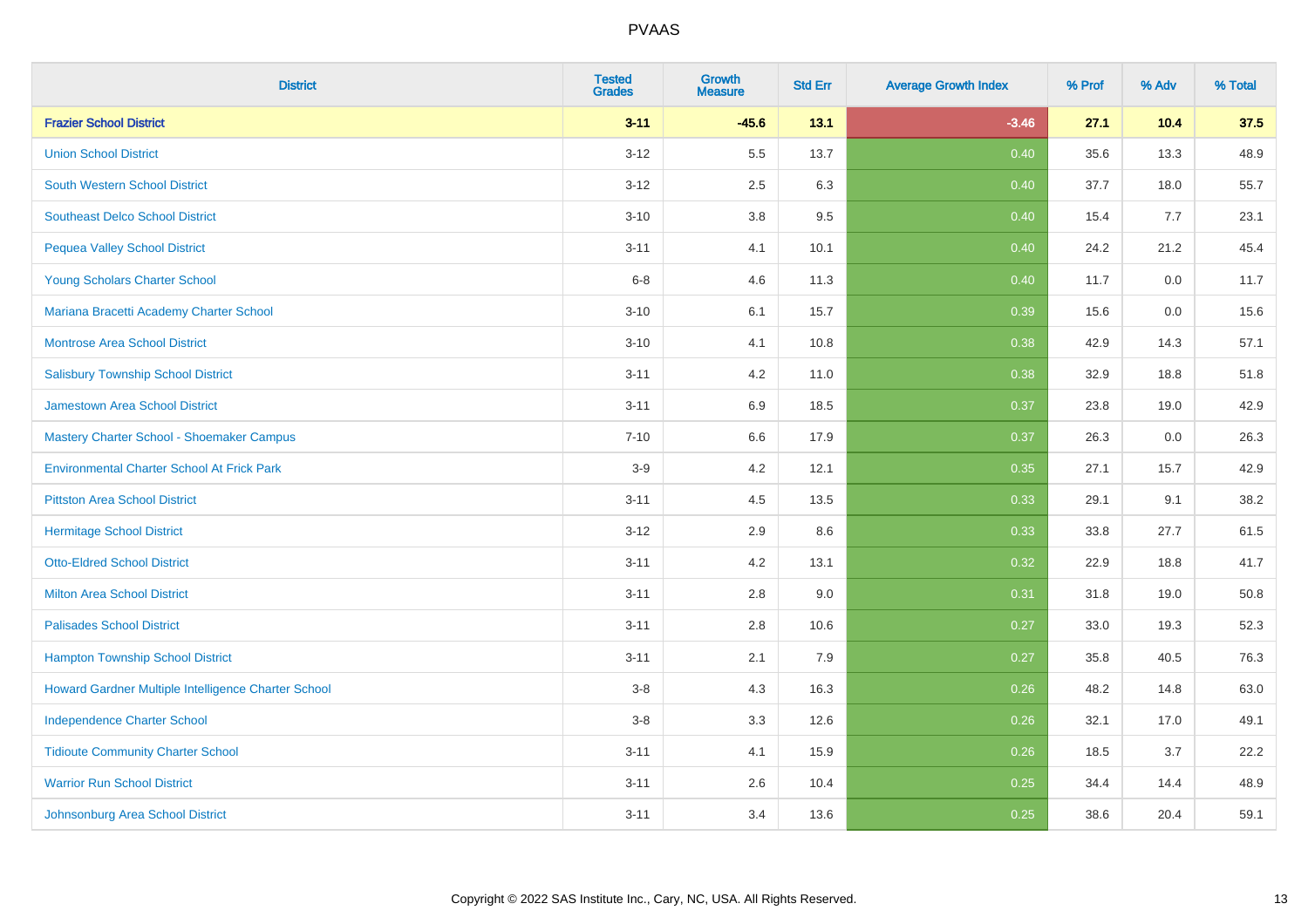| <b>District</b>                                              | <b>Tested</b><br><b>Grades</b> | Growth<br><b>Measure</b> | <b>Std Err</b> | <b>Average Growth Index</b> | % Prof | % Adv | % Total |
|--------------------------------------------------------------|--------------------------------|--------------------------|----------------|-----------------------------|--------|-------|---------|
| <b>Frazier School District</b>                               | $3 - 11$                       | $-45.6$                  | 13.1           | $-3.46$                     | 27.1   | 10.4  | 37.5    |
| <b>Greencastle-Antrim School District</b>                    | $3 - 11$                       | 1.7                      | 6.9            | 0.25                        | 41.7   | 18.9  | 60.5    |
| <b>Carmichaels Area School District</b>                      | $3 - 10$                       | 2.9                      | 11.5           | 0.25                        | 33.8   | 7.0   | 40.8    |
| <b>Crestwood School District</b>                             | $3 - 11$                       | 2.0                      | 9.1            | 0.22                        | 33.8   | 23.8  | 57.7    |
| <b>Troy Area School District</b>                             | $3 - 10$                       | 1.9                      | 9.4            | 0.20                        | 35.0   | 14.5  | 49.6    |
| <b>Avonworth School District</b>                             | $3 - 10$                       | 1.8                      | 9.3            | 0.19                        | 43.5   | 24.4  | 67.8    |
| <b>Allegheny Valley School District</b>                      | $3 - 11$                       | 2.2                      | 11.9           | 0.18                        | 32.8   | 23.0  | 55.7    |
| <b>Bethlehem-Center School District</b>                      | $3 - 10$                       | 2.1                      | 12.3           | 0.17                        | 32.8   | 6.6   | 39.3    |
| <b>Hatboro-Horsham School District</b>                       | $3 - 11$                       | 1.1                      | 6.6            | 0.16                        | 33.3   | 20.3  | 53.6    |
| <b>Propel Charter School-Homestead</b>                       | $3 - 11$                       | 1.8                      | 14.0           | 0.13                        | 14.6   | 2.4   | 17.1    |
| <b>Austin Area School District</b>                           | $3 - 11$                       | 2.2                      | 18.5           | 0.12                        | 50.0   | 12.5  | 62.5    |
| <b>Chester-Upland School District</b>                        | $3 - 11$                       | 1.2                      | 12.1           | 0.10                        | 4.4    | 0.0   | 4.4     |
| Northampton Area School District                             | $3 - 11$                       | $1.2$                    | 12.5           | 0.10                        | 44.1   | 5.1   | 49.2    |
| <b>Stroudsburg Area School District</b>                      | $3 - 11$                       | 0.7                      | 7.6            | 0.09                        | 36.6   | 15.0  | 51.6    |
| <b>Carlynton School District</b>                             | $3 - 11$                       | 1.0                      | 11.5           | 0.09                        | 29.0   | 15.8  | 44.7    |
| <b>Central PA Digital Learning Foundation Charter School</b> | $3 - 11$                       | 1.7                      | 20.2           | 0.08                        | 27.3   | 0.0   | 27.3    |
| <b>Chartiers-Houston School District</b>                     | $3 - 10$                       | 0.9                      | 12.0           | 0.08                        | 36.9   | 23.1  | 60.0    |
| <b>Northgate School District</b>                             | $3 - 11$                       | 1.1                      | 13.0           | 0.08                        | 25.5   | 23.5  | 49.0    |
| <b>Riverside School District</b>                             | $3 - 11$                       | 0.7                      | 9.5            | 0.08                        | 30.9   | 12.7  | 43.6    |
| <b>Greenville Area School District</b>                       | $3 - 11$                       | 0.8                      | 11.2           | 0.07                        | 35.0   | 12.5  | 47.5    |
| <b>Keystone Academy Charter School</b>                       | $3-8$                          | 0.7                      | 12.0           | 0.06                        | 28.8   | 10.2  | 39.0    |
| <b>Cameron County School District</b>                        | $3 - 12$                       | 0.8                      | 14.7           | 0.05                        | 40.0   | 8.6   | 48.6    |
| <b>Shade-Central City School District</b>                    | $3 - 11$                       | 0.9                      | 17.0           | 0.05                        | 33.3   | 16.7  | 50.0    |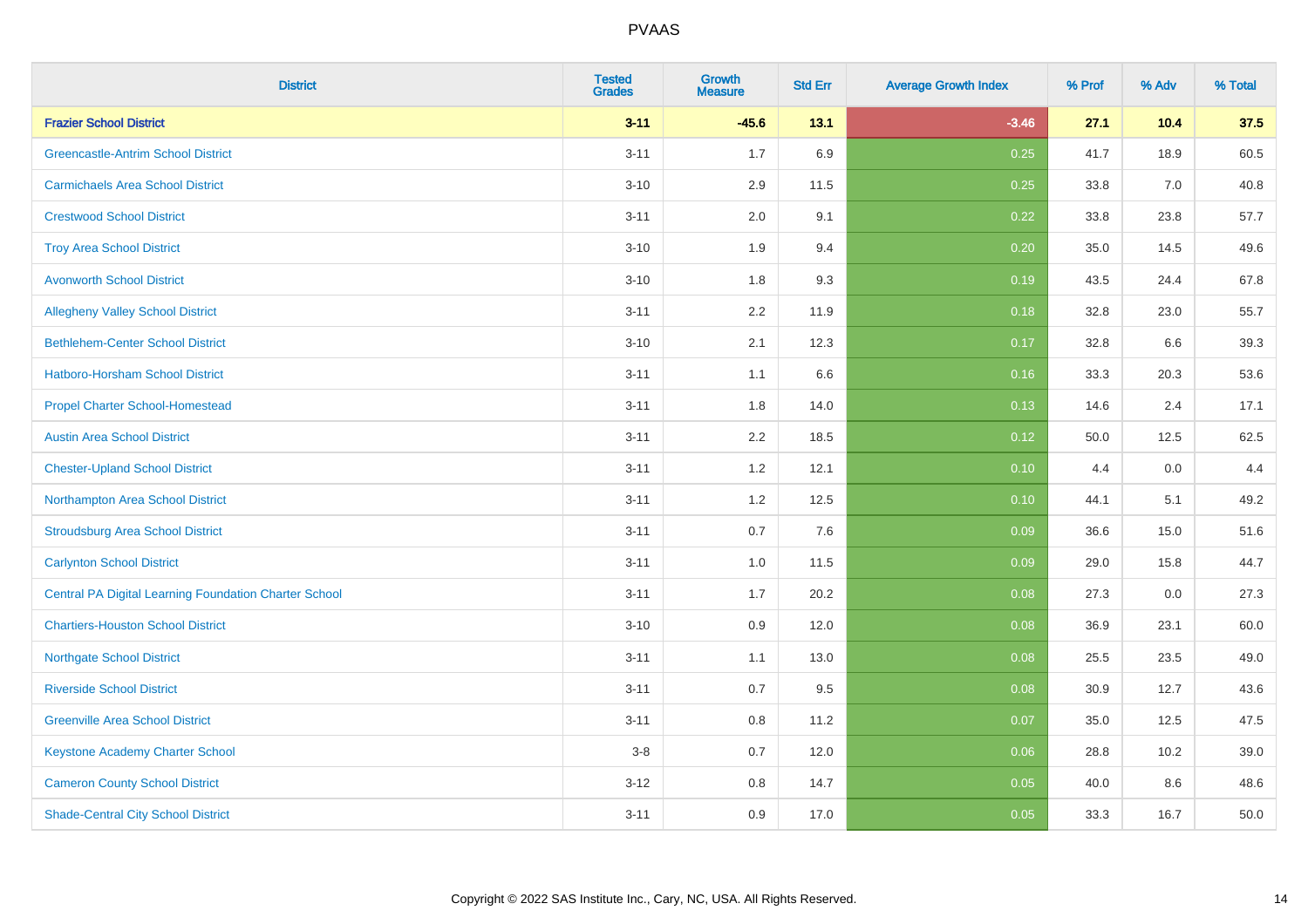| <b>District</b>                                  | <b>Tested</b><br><b>Grades</b> | <b>Growth</b><br><b>Measure</b> | <b>Std Err</b> | <b>Average Growth Index</b> | % Prof | % Adv | % Total |
|--------------------------------------------------|--------------------------------|---------------------------------|----------------|-----------------------------|--------|-------|---------|
| <b>Frazier School District</b>                   | $3 - 11$                       | $-45.6$                         | 13.1           | $-3.46$                     | 27.1   | 10.4  | 37.5    |
| <b>Keystone Central School District</b>          | $3 - 11$                       | 0.2                             | 6.4            | 0.04                        | 27.9   | 10.7  | 38.6    |
| <b>Midland Borough School District</b>           | $3-8$                          | $0.5\,$                         | 17.5           | 0.03                        | 23.8   | 4.8   | 28.6    |
| Saint Clair Area School District                 | $3-8$                          | $0.3\,$                         | 14.0           | 0.02                        | 36.6   | 7.3   | 43.9    |
| <b>Tulpehocken Area School District</b>          | $3 - 12$                       | $0.2\,$                         | 9.5            | 0.02                        | 30.4   | 23.2  | 53.6    |
| <b>Sto-Rox School District</b>                   | $3 - 10$                       | 0.4                             | 16.9           | 0.02                        | 8.3    | 0.0   | 8.3     |
| First Philadelphia Preparatory Charter School    | $3-8$                          | 0.1                             | 11.2           | 0.01                        | 28.0   | 1.3   | 29.3    |
| <b>Frederick Douglass Mastery Charter School</b> | $3-8$                          | 0.1                             | 16.1           | 0.01                        | 11.5   | 3.8   | 15.4    |
| <b>Ferndale Area School District</b>             | $3 - 10$                       | $-0.0$                          | 13.5           | $-0.00$                     | 30.4   | 17.4  | 47.8    |
| <b>Highlands School District</b>                 | $3 - 11$                       | $-0.0$                          | 8.4            | $-0.00$                     | 30.9   | 12.8  | 43.6    |
| <b>Richland School District</b>                  | $3 - 11$                       | $-0.1$                          | 9.7            | $-0.01$                     | 34.0   | 30.2  | 64.2    |
| <b>Manheim Central School District</b>           | $3 - 11$                       | $-0.1$                          | 7.7            | $-0.01$                     | 31.5   | 23.6  | 55.1    |
| South Allegheny School District                  | $3 - 11$                       | $-0.3$                          | 14.2           | $-0.02$                     | 25.6   | 28.2  | 53.8    |
| <b>Lakeland School District</b>                  | $3 - 11$                       | $-0.2$                          | 10.4           | $-0.02$                     | 31.8   | 14.8  | 46.6    |
| Aspira Bilingual Cyber Charter School            | $3 - 11$                       | $-0.4$                          | 17.3           | $-0.02$                     | 4.0    | 0.0   | 4.0     |
| <b>Jersey Shore Area School District</b>         | $3 - 11$                       | $-0.3$                          | 7.6            | $-0.03$                     | 35.9   | 16.6  | 52.5    |
| <b>Pottsville Area School District</b>           | $3 - 12$                       | $-0.3$                          | 7.9            | $-0.03$                     | 30.4   | 9.9   | 40.4    |
| <b>Marion Center Area School District</b>        | $3 - 10$                       | $-0.3$                          | 10.1           | $-0.03$                     | 36.2   | 25.5  | 61.7    |
| KIPP West Philadelphia Charter School            | $3-8$                          | $-0.7$                          | 18.0           | $-0.03$                     | 15.8   | 0.0   | 15.8    |
| Wilmington Area School District                  | $3 - 11$                       | $-0.6$                          | 12.8           | $-0.04$                     | 30.9   | 18.2  | 49.1    |
| <b>Easton Area School District</b>               | $3 - 12$                       | $-0.4$                          | 6.7            | $-0.06$                     | 20.9   | 14.6  | 35.4    |
| <b>Bensalem Township School District</b>         | $3 - 11$                       | $-0.4$                          | 6.1            | $-0.06$                     | 27.1   | 13.2  | 40.4    |
| <b>Sullivan County School District</b>           | $3 - 10$                       | $-1.2$                          | 15.4           | $-0.07$                     | 27.3   | 12.1  | 39.4    |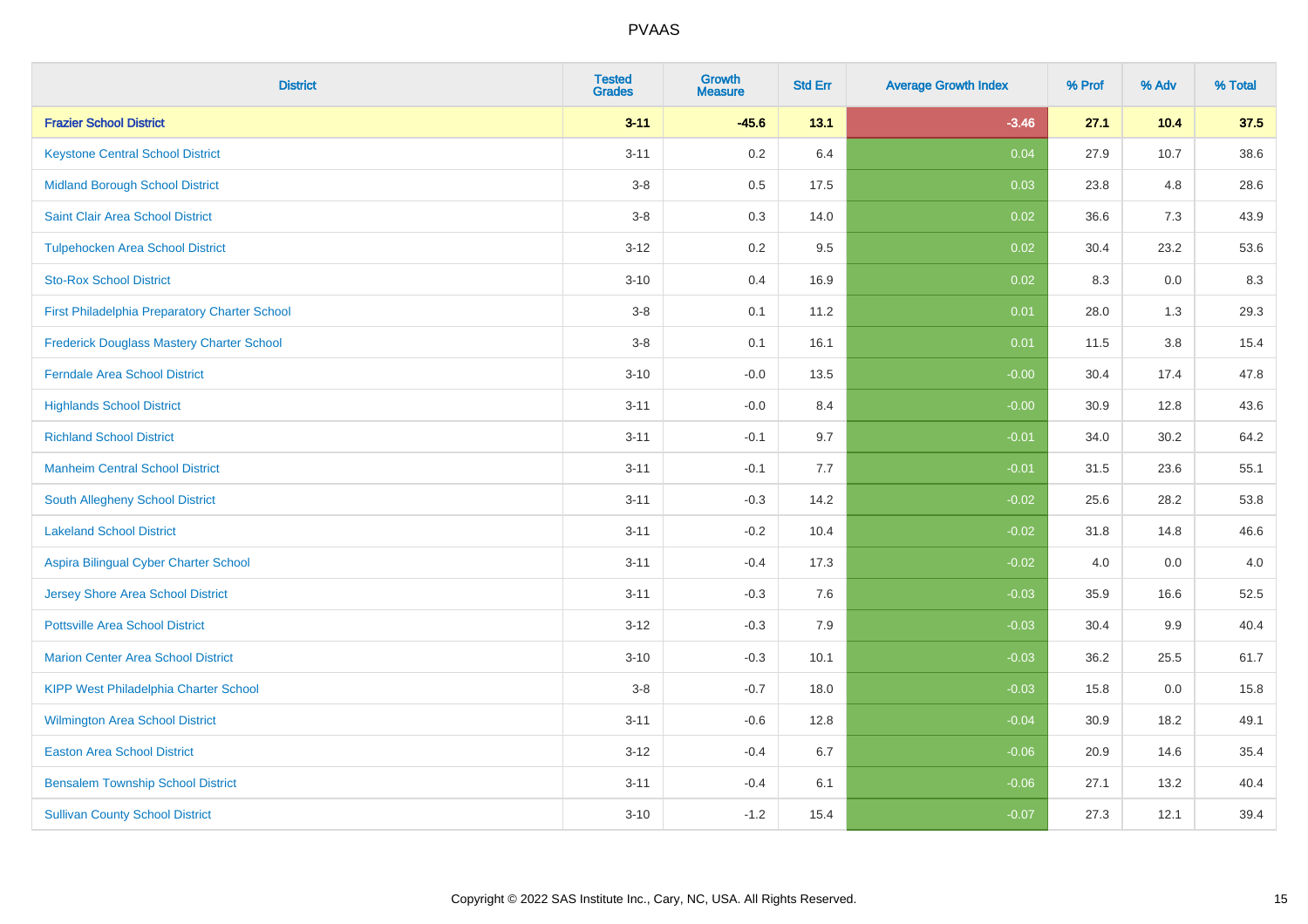| <b>District</b>                                | <b>Tested</b><br><b>Grades</b> | Growth<br><b>Measure</b> | <b>Std Err</b> | <b>Average Growth Index</b> | % Prof | % Adv | % Total |
|------------------------------------------------|--------------------------------|--------------------------|----------------|-----------------------------|--------|-------|---------|
| <b>Frazier School District</b>                 | $3 - 11$                       | $-45.6$                  | 13.1           | $-3.46$                     | 27.1   | 10.4  | 37.5    |
| <b>Greater Latrobe School District</b>         | $3 - 11$                       | $-0.6$                   | 7.2            | $-0.08$                     | 36.7   | 27.9  | 64.6    |
| <b>School Lane Charter School</b>              | $3 - 11$                       | $-1.1$                   | 12.1           | $-0.08$                     | 34.4   | 16.4  | 50.8    |
| <b>Wayne Highlands School District</b>         | $3 - 11$                       | $-0.8$                   | 8.0            | $-0.10$                     | 38.0   | 20.2  | 58.3    |
| Philadelphia Performing Arts Charter School    | $3-9$                          | $-1.3$                   | 13.0           | $-0.10$                     | 36.7   | 22.4  | 59.2    |
| <b>Wallenpaupack Area School District</b>      | $3 - 11$                       | $-1.1$                   | 8.9            | $-0.11$                     | 33.8   | 14.1  | 47.9    |
| <b>Panther Valley School District</b>          | $3 - 12$                       | $-1.2$                   | 9.9            | $-0.11$                     | 28.8   | 8.6   | 37.5    |
| <b>Rose Tree Media School District</b>         | $3 - 10$                       | $-1.0$                   | 7.1            | $-0.13$                     | 41.7   | 32.3  | 74.0    |
| <b>Collegium Charter School</b>                | $3 - 10$                       | $-1.6$                   | 8.4            | $-0.18$                     | 21.9   | 8.9   | 30.8    |
| <b>West Chester Area School District</b>       | $3 - 11$                       | $-1.0$                   | 5.5            | $-0.18$                     | 36.3   | 33.1  | 69.4    |
| <b>Riverside Beaver County School District</b> | $3 - 11$                       | $-2.0$                   | 10.0           | $-0.19$                     | 24.2   | 28.4  | 52.6    |
| <b>South Butler County School District</b>     | $3 - 10$                       | $-1.8$                   | 8.8            | $-0.20$                     | 49.2   | 16.4  | 65.6    |
| <b>Antietam School District</b>                | $3 - 10$                       | $-2.8$                   | 13.5           | $-0.20$                     | 23.5   | 3.9   | 27.4    |
| <b>Brentwood Borough School District</b>       | $3 - 11$                       | $-2.3$                   | 11.4           | $-0.20$                     | 33.3   | 13.9  | 47.2    |
| <b>New Day Charter School</b>                  | $7 - 11$                       | $-3.9$                   | 18.8           | $-0.20$                     | 11.8   | 0.0   | 11.8    |
| <b>Forest Area School District</b>             | $3 - 11$                       | $-3.4$                   | 15.8           | $-0.21$                     | 43.8   | 12.5  | 56.2    |
| <b>Russell Byers Charter School</b>            | $3-8$                          | $-3.1$                   | 13.5           | $-0.22$                     | 13.0   | 0.0   | 13.0    |
| <b>Lower Dauphin School District</b>           | $3 - 11$                       | $-1.7$                   | 7.0            | $-0.24$                     | 27.2   | 22.6  | 49.8    |
| <b>Esperanza Cyber Charter School</b>          | $3 - 11$                       | $-4.0$                   | 15.7           | $-0.25$                     | 6.2    | 0.0   | $6.2\,$ |
| <b>East Allegheny School District</b>          | $3 - 11$                       | $-3.0$                   | 10.5           | $-0.28$                     | 14.1   | 12.0  | 26.1    |
| <b>Vision Academy Charter School</b>           | $3-8$                          | $-5.0$                   | 17.4           | $-0.28$                     | 14.3   | 4.8   | 19.0    |
| <b>Connellsville Area School District</b>      | $3 - 11$                       | $-1.9$                   | 6.4            | $-0.29$                     | 33.3   | 11.0  | 44.3    |
| <b>West Shore School District</b>              | $3 - 12$                       | $-1.4$                   | 4.9            | $-0.29$                     | 26.2   | 21.6  | 47.9    |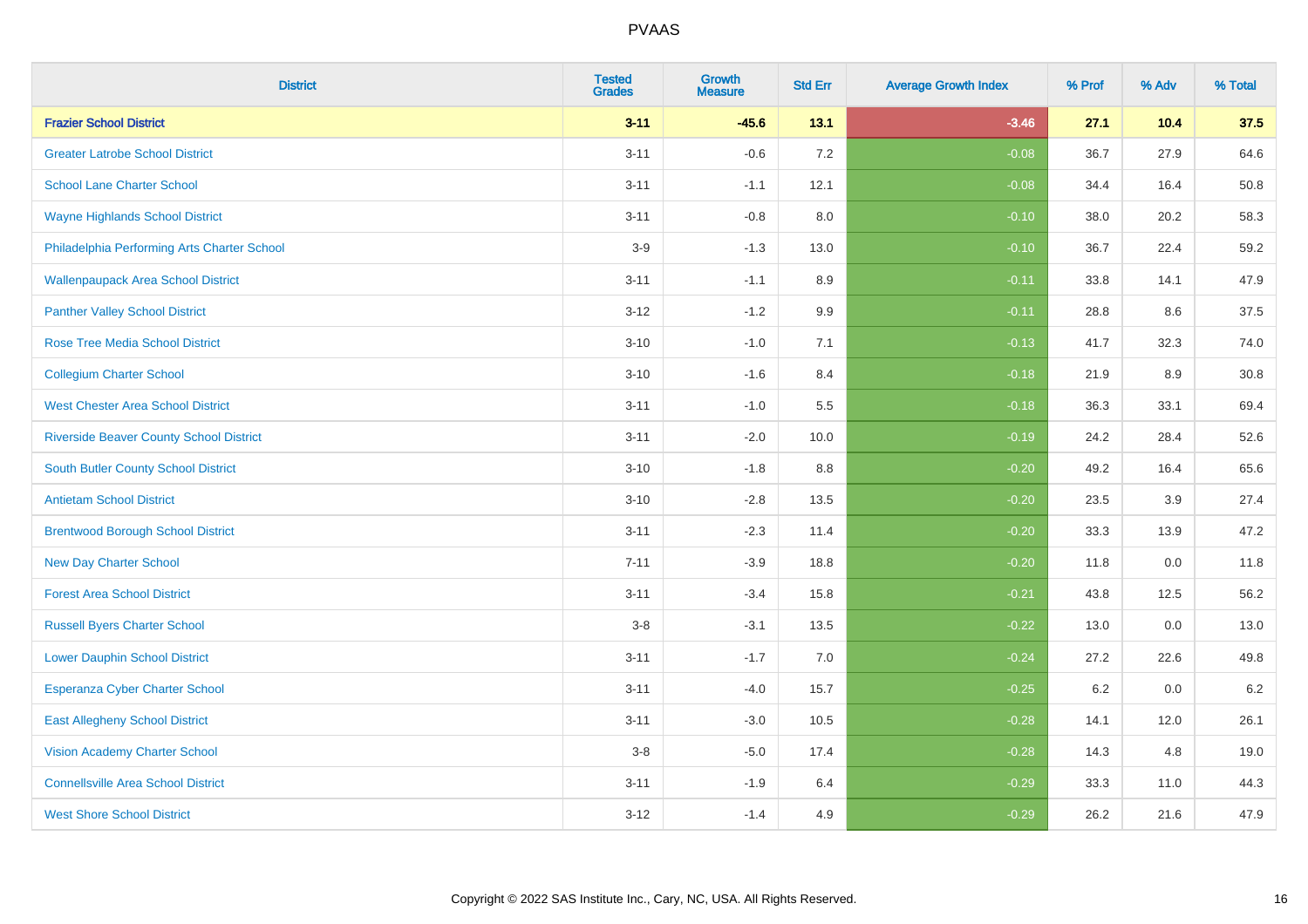| <b>District</b>                           | <b>Tested</b><br><b>Grades</b> | <b>Growth</b><br><b>Measure</b> | <b>Std Err</b> | <b>Average Growth Index</b> | % Prof | % Adv | % Total |
|-------------------------------------------|--------------------------------|---------------------------------|----------------|-----------------------------|--------|-------|---------|
| <b>Frazier School District</b>            | $3 - 11$                       | $-45.6$                         | 13.1           | $-3.46$                     | 27.1   | 10.4  | 37.5    |
| <b>Conrad Weiser Area School District</b> | $3 - 11$                       | $-2.5$                          | 7.3            | $-0.34$                     | 27.2   | 8.9   | 36.1    |
| <b>Hanover Area School District</b>       | $3 - 11$                       | $-5.6$                          | 15.8           | $-0.35$                     | 11.8   | 2.9   | 14.7    |
| Palmyra Area School District              | $3 - 11$                       | $-2.5$                          | 6.8            | $-0.36$                     | 39.4   | 25.4  | 64.8    |
| <b>Cornell School District</b>            | $3 - 11$                       | $-5.5$                          | 14.6           | $-0.37$                     | 21.6   | 13.5  | 35.1    |
| <b>Purchase Line School District</b>      | $3 - 12$                       | $-4.9$                          | 12.5           | $-0.38$                     | 25.9   | 5.2   | 31.0    |
| <b>Claysburg-Kimmel School District</b>   | $3 - 11$                       | $-4.9$                          | 12.3           | $-0.39$                     | 38.6   | 12.3  | 50.9    |
| <b>Punxsutawney Area School District</b>  | $3 - 11$                       | $-3.7$                          | 9.0            | $-0.40$                     | 33.9   | 12.6  | 46.5    |
| <b>Blue Mountain School District</b>      | $3 - 10$                       | $-3.4$                          | 8.3            | $-0.40$                     | 41.8   | 21.2  | 63.0    |
| <b>Reynolds School District</b>           | $3 - 10$                       | $-4.7$                          | 11.6           | $-0.40$                     | 33.3   | 12.1  | 45.4    |
| <b>Minersville Area School District</b>   | $3 - 11$                       | $-4.6$                          | 11.6           | $-0.40$                     | 37.0   | 8.2   | 45.2    |
| <b>Evergreen Community Charter School</b> | $6 - 11$                       | $-8.7$                          | 20.2           | $-0.42$                     | 41.7   | 16.7  | 58.3    |
| <b>Montour School District</b>            | $3 - 11$                       | $-3.4$                          | 7.6            | $-0.44$                     | 37.8   | 33.7  | 71.4    |
| <b>Propel Charter School-Montour</b>      | $3 - 10$                       | $-5.4$                          | 11.9           | $-0.45$                     | 17.5   | 4.8   | 22.2    |
| <b>Tacony Academy Charter School</b>      | $3 - 11$                       | $-6.7$                          | 14.7           | $-0.45$                     | 20.0   | 2.9   | 22.9    |
| <b>Dover Area School District</b>         | $3 - 12$                       | $-3.2$                          | 6.9            | $-0.46$                     | 34.2   | 17.1  | 51.3    |
| <b>Farrell Area School District</b>       | $3 - 11$                       | $-6.7$                          | 14.5           | $-0.46$                     | 18.4   | 7.9   | 26.3    |
| <b>Gateway School District</b>            | $3 - 11$                       | $-3.5$                          | 7.4            | $-0.46$                     | 34.4   | 21.0  | 55.5    |
| Penns Valley Area School District         | $3 - 12$                       | $-4.6$                          | 9.7            | $-0.47$                     | 32.1   | 22.6  | 54.7    |
| <b>Clearfield Area School District</b>    | $3 - 10$                       | $-4.2$                          | 8.6            | $-0.48$                     | 24.3   | 9.3   | 33.6    |
| <b>Mckeesport Area School District</b>    | $3 - 12$                       | $-3.8$                          | 7.6            | $-0.49$                     | 13.2   | 4.8   | 18.0    |
| <b>Eastern York School District</b>       | $3 - 11$                       | $-3.8$                          | 7.5            | $-0.50$                     | 37.3   | 21.6  | 58.9    |
| Antonia Pantoja Community Charter School  | $3-8$                          | $-7.5$                          | 14.7           | $-0.50$                     | 22.2   | 2.8   | 25.0    |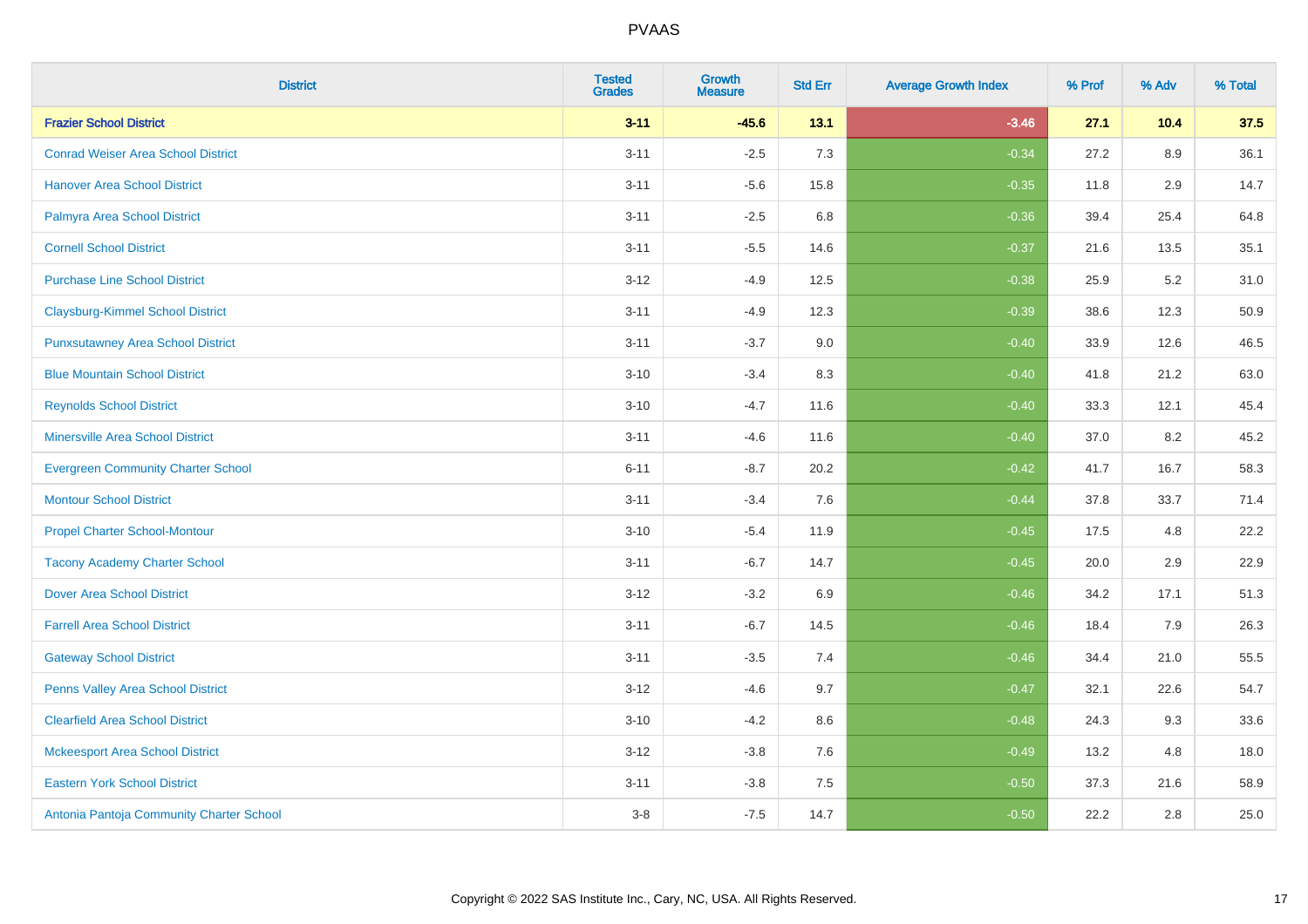| <b>District</b>                                    | <b>Tested</b><br><b>Grades</b> | Growth<br><b>Measure</b> | <b>Std Err</b> | <b>Average Growth Index</b> | % Prof | % Adv | % Total |
|----------------------------------------------------|--------------------------------|--------------------------|----------------|-----------------------------|--------|-------|---------|
| <b>Frazier School District</b>                     | $3 - 11$                       | $-45.6$                  | 13.1           | $-3.46$                     | 27.1   | 10.4  | 37.5    |
| Jeannette City School District                     | $3 - 11$                       | $-6.6$                   | 12.9           | $-0.51$                     | 36.5   | 7.7   | 44.2    |
| <b>Propel Charter School-Northside</b>             | $3-8$                          | $-7.5$                   | 14.1           | $-0.52$                     | 7.7    | 2.6   | 10.3    |
| Millersburg Area School District                   | $3 - 11$                       | $-6.5$                   | 12.0           | $-0.53$                     | 37.1   | 14.5  | 51.6    |
| <b>Blue Ridge School District</b>                  | $3 - 11$                       | $-6.2$                   | 11.6           | $-0.53$                     | 42.9   | 14.3  | 57.1    |
| Southern Fulton School District                    | $3 - 11$                       | $-7.4$                   | 13.9           | $-0.53$                     | 26.1   | 23.9  | 50.0    |
| <b>Red Lion Area School District</b>               | $3 - 11$                       | $-3.8$                   | 7.0            | $-0.54$                     | 26.9   | 15.9  | 42.7    |
| <b>Williams Valley School District</b>             | $3 - 11$                       | $-7.0$                   | 11.8           | $-0.59$                     | 32.8   | 12.5  | 45.3    |
| Lackawanna Trail School District                   | $3 - 10$                       | $-6.7$                   | 11.2           | $-0.60$                     | 33.3   | 16.0  | 49.3    |
| <b>Turkeyfoot Valley Area School District</b>      | $3 - 12$                       | $-10.4$                  | 16.8           | $-0.61$                     | 13.0   | 13.0  | 26.1    |
| South Williamsport Area School District            | $3 - 10$                       | $-6.4$                   | 10.3           | $-0.62$                     | 37.2   | 11.6  | 48.8    |
| <b>Penn-Trafford School District</b>               | $3 - 11$                       | $-4.1$                   | 6.5            | $-0.62$                     | 36.4   | 27.1  | 63.6    |
| <b>Galeton Area School District</b>                | $3 - 11$                       | $-11.2$                  | 18.0           | $-0.62$                     | 30.0   | 5.0   | 35.0    |
| <b>Dubois Area School District</b>                 | $3 - 11$                       | $-4.2$                   | 6.6            | $-0.63$                     | 28.6   | 18.2  | 46.8    |
| <b>Northeast Bradford School District</b>          | $3 - 10$                       | $-7.8$                   | 12.4           | $-0.63$                     | 35.1   | 15.8  | 50.9    |
| <b>Keystone Education Center Charter School</b>    | $3 - 12$                       | $-12.4$                  | 19.4           | $-0.63$                     | 7.1    | 0.0   | 7.1     |
| <b>Mastery Charter School-Cleveland Elementary</b> | $3-8$                          | $-11.1$                  | 17.4           | $-0.63$                     | 4.6    | 4.6   | 9.1     |
| Jim Thorpe Area School District                    | $3 - 11$                       | $-5.9$                   | 9.3            | $-0.63$                     | 33.1   | 9.4   | 42.5    |
| <b>Elk Lake School District</b>                    | $3 - 11$                       | $-7.0$                   | 10.9           | $-0.64$                     | 30.5   | 13.4  | 43.9    |
| <b>New Foundations Charter School</b>              | $3 - 11$                       | $-7.0$                   | 10.8           | $-0.65$                     | 25.0   | 7.1   | 32.1    |
| Urban Pathways 6-12 Charter School                 | $6 - 11$                       | $-11.8$                  | 17.9           | $-0.65$                     | 5.3    | 0.0   | 5.3     |
| <b>Delaware Valley School District</b>             | $3 - 11$                       | $-4.4$                   | 6.7            | $-0.66$                     | 39.4   | 21.4  | 60.9    |
| <b>Wyoming Area School District</b>                | $3 - 10$                       | $-6.3$                   | 9.5            | $-0.66$                     | 35.1   | 18.4  | 53.5    |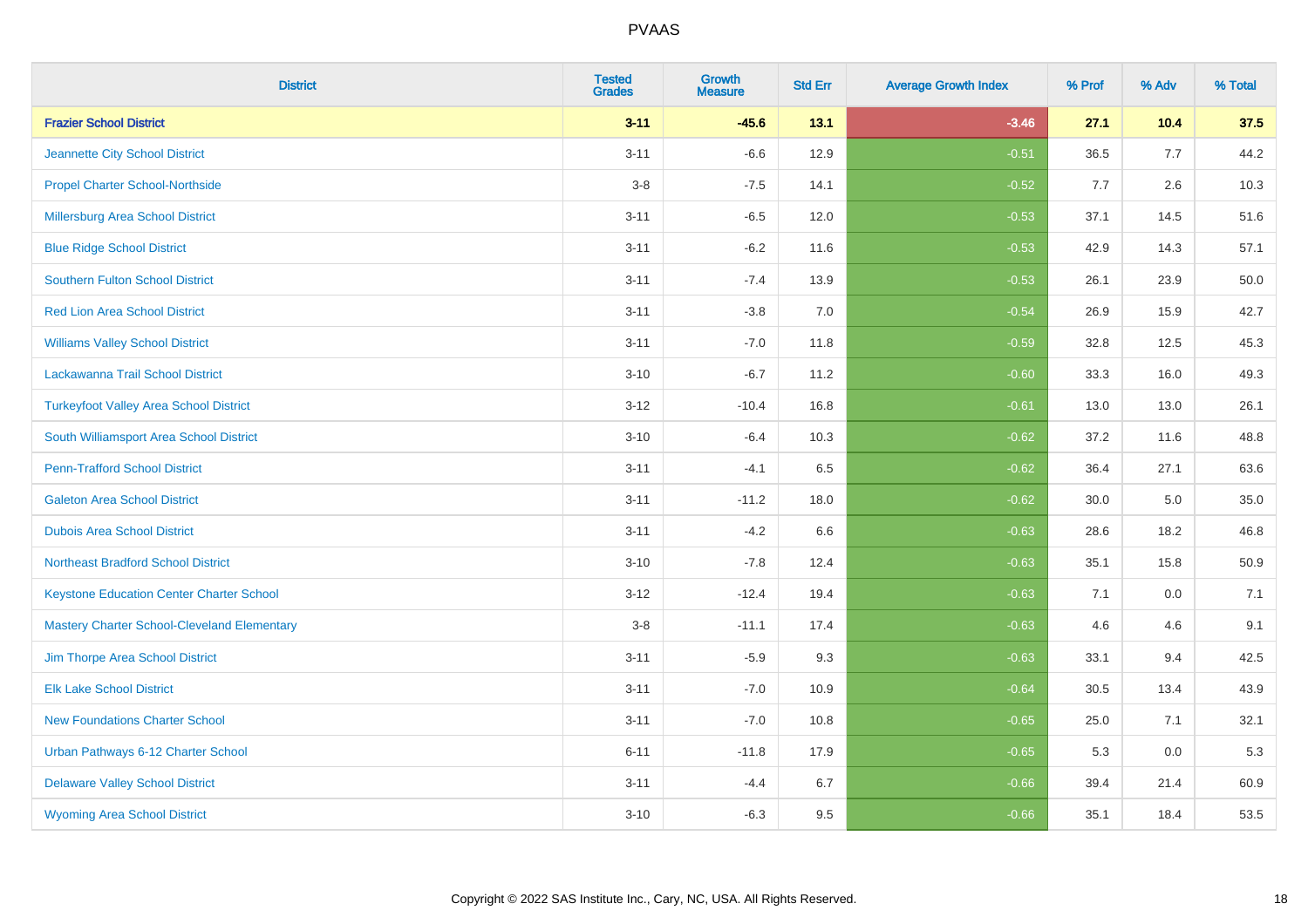| <b>District</b>                                        | <b>Tested</b><br><b>Grades</b> | <b>Growth</b><br><b>Measure</b> | <b>Std Err</b> | <b>Average Growth Index</b> | % Prof | % Adv | % Total |
|--------------------------------------------------------|--------------------------------|---------------------------------|----------------|-----------------------------|--------|-------|---------|
| <b>Frazier School District</b>                         | $3 - 11$                       | $-45.6$                         | 13.1           | $-3.46$                     | 27.1   | 10.4  | 37.5    |
| <b>Charleroi School District</b>                       | $3 - 11$                       | $-6.7$                          | 10.1           | $-0.66$                     | 34.4   | 7.5   | 41.9    |
| <b>North Star School District</b>                      | $3 - 11$                       | $-6.9$                          | 10.2           | $-0.67$                     | 32.6   | 22.8  | 55.4    |
| <b>Northwest Area School District</b>                  | $3 - 10$                       | $-8.4$                          | 12.5           | $-0.67$                     | 38.2   | 9.1   | 47.3    |
| <b>Yough School District</b>                           | $3 - 10$                       | $-6.3$                          | 9.0            | $-0.70$                     | 32.5   | 13.0  | 45.5    |
| <b>Radnor Township School District</b>                 | $3 - 12$                       | $-5.9$                          | 8.3            | $-0.71$                     | 42.0   | 39.2  | 81.2    |
| <b>Pine-Richland School District</b>                   | $3 - 11$                       | $-4.3$                          | 5.9            | $-0.72$                     | 39.9   | 36.3  | 76.2    |
| <b>Wellsboro Area School District</b>                  | $3 - 11$                       | $-7.6$                          | 10.3           | $-0.73$                     | 35.7   | 23.5  | 59.2    |
| <b>Jenkintown School District</b>                      | $3 - 11$                       | $-11.9$                         | 16.0           | $-0.74$                     | 34.5   | 20.7  | 55.2    |
| <b>Ephrata Area School District</b>                    | $3 - 11$                       | $-4.8$                          | 6.4            | $-0.75$                     | 27.2   | 22.5  | 49.6    |
| <b>Washington School District</b>                      | $3 - 11$                       | $-9.3$                          | 11.8           | $-0.78$                     | 16.7   | 6.1   | 22.7    |
| <b>Steelton-Highspire School District</b>              | $3 - 11$                       | $-8.4$                          | 10.5           | $-0.80$                     | 4.2    | 1.0   | $5.2\,$ |
| <b>Mohawk Area School District</b>                     | $3 - 11$                       | $-8.3$                          | 10.2           | $-0.81$                     | 41.1   | 18.9  | 60.0    |
| Erie Rise Leadership Academy Charter School            | $3-8$                          | $-14.2$                         | 17.2           | $-0.82$                     | 0.0    | 0.0   | 0.0     |
| Shenango Area School District                          | $3 - 11$                       | $-8.7$                          | 10.5           | $-0.83$                     | 32.2   | 21.8  | 54.0    |
| <b>Mid Valley School District</b>                      | $3 - 10$                       | $-7.2$                          | 8.4            | $-0.85$                     | 30.9   | 8.7   | 39.6    |
| <b>Chester Charter Scholars Academy Charter School</b> | $3 - 12$                       | $-11.0$                         | 12.8           | $-0.85$                     | 11.8   | 0.0   | 11.8    |
| <b>Pottsgrove School District</b>                      | $3 - 11$                       | $-6.7$                          | 7.6            | $-0.88$                     | 28.0   | 14.0  | 41.9    |
| <b>Union Area School District</b>                      | $3 - 11$                       | $-12.1$                         | 13.6           | $-0.88$                     | 44.4   | 8.9   | 53.3    |
| <b>Brookville Area School District</b>                 | $3 - 11$                       | $-8.4$                          | 9.4            | $-0.89$                     | 40.7   | 20.4  | 61.1    |
| <b>Whitehall-Coplay School District</b>                | $3 - 11$                       | $-5.8$                          | 6.5            | $-0.89$                     | 28.2   | 14.3  | 42.5    |
| Lincoln Leadership Academy Charter School              | $3 - 12$                       | $-12.7$                         | 13.8           | $-0.92$                     | 10.9   | 2.2   | 13.0    |
| Schuylkill Haven Area School District                  | $3 - 11$                       | $-9.9$                          | 10.6           | $-0.93$                     | 24.4   | 10.5  | 34.9    |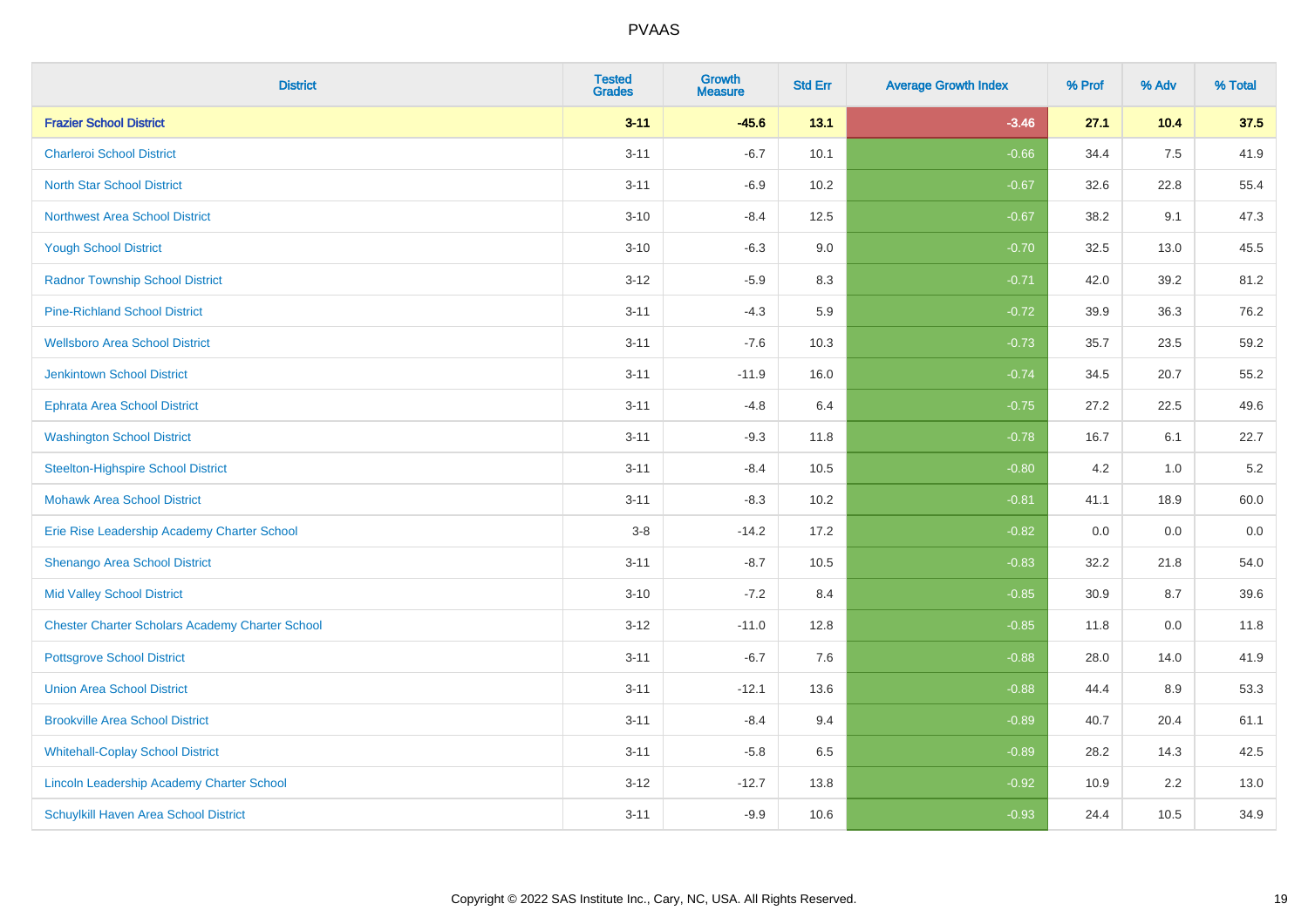| <b>District</b>                          | <b>Tested</b><br><b>Grades</b> | Growth<br><b>Measure</b> | <b>Std Err</b> | <b>Average Growth Index</b> | % Prof | % Adv | % Total  |
|------------------------------------------|--------------------------------|--------------------------|----------------|-----------------------------|--------|-------|----------|
| <b>Frazier School District</b>           | $3 - 11$                       | $-45.6$                  | 13.1           | $-3.46$                     | 27.1   | 10.4  | 37.5     |
| <b>Burgettstown Area School District</b> | $3 - 11$                       | $-10.6$                  | 11.4           | $-0.93$                     | 33.3   | 10.7  | 44.0     |
| <b>Freeport Area School District</b>     | $3 - 10$                       | $-8.8$                   | 9.3            | $-0.94$                     | 35.4   | 24.4  | 59.8     |
| <b>Derry Area School District</b>        | $3 - 11$                       | $-9.5$                   | 9.7            | $-0.97$                     | 36.1   | 11.1  | 47.2     |
| Salisbury-Elk Lick School District       | $3 - 11$                       | $-17.5$                  | 17.4           | $-1.00$                     | 23.8   | 19.0  | 42.9     |
| Propel Charter School - Braddock Hills   | $3 - 11$                       | $-11.9$                  | 11.7           | $-1.01$                     | 13.0   | 4.4   | 17.4     |
| <b>Exeter Township School District</b>   | $3 - 11$                       | $-7.6$                   | 7.3            | $-1.04$                     | 34.4   | 19.6  | 54.1     |
| <b>Girard School District</b>            | $3 - 11$                       | $-10.2$                  | 9.7            | $-1.04$                     | 40.7   | 16.7  | 57.4     |
| Northern Tioga School District           | $3 - 12$                       | $-9.6$                   | 9.2            | $-1.05$                     | 42.6   | 17.8  | 60.5     |
| <b>Middletown Area School District</b>   | $3 - 11$                       | $-10.6$                  | 10.0           | $-1.06$                     | 25.2   | 15.2  | 40.4     |
| North Penn School District               | $3 - 11$                       | $-4.5$                   | 4.1            | $-1.07$                     | 30.3   | 30.6  | 60.9     |
| <b>Freedom Area School District</b>      | $3 - 11$                       | $-12.0$                  | 10.9           | $-1.10$                     | 30.3   | 11.8  | 42.1     |
| <b>United School District</b>            | $3 - 11$                       | $-12.9$                  | 11.6           | $-1.11$                     | 29.8   | 25.4  | 55.2     |
| <b>Windber Area School District</b>      | $3 - 11$                       | $-11.9$                  | 10.6           | $-1.12$                     | 25.0   | 25.0  | 50.0     |
| <b>Valley Grove School District</b>      | $3 - 10$                       | $-14.1$                  | 12.5           | $-1.13$                     | 43.6   | 14.6  | 58.2     |
| <b>Cambria Heights School District</b>   | $3 - 10$                       | $-10.8$                  | 9.3            | $-1.15$                     | 28.3   | 16.8  | 45.1     |
| <b>Rochester Area School District</b>    | $3 - 11$                       | $-15.1$                  | 12.8           | $-1.18$                     | 21.2   | 9.6   | 30.8     |
| Insight PA Cyber Charter School          | $3 - 11$                       | $-21.5$                  | 17.8           | $-1.20$                     | 42.3   | 7.7   | 50.0     |
| Oil City Area School District            | $3 - 11$                       | $-10.6$                  | 8.8            | $-1.20$                     | 23.7   | 13.0  | 36.6     |
| <b>Central Greene School District</b>    | $3 - 11$                       | $-11.4$                  | 9.5            | $-1.20$                     | 24.6   | 5.4   | $30.0\,$ |
| <b>Universal Alcorn Charter School</b>   | $3-8$                          | $-17.1$                  | 14.2           | $-1.20$                     | 5.1    | 2.6   | 7.7      |
| <b>Deer Lakes School District</b>        | $3 - 11$                       | $-12.0$                  | 9.9            | $-1.21$                     | 31.4   | 19.6  | 51.0     |
| <b>Perkiomen Valley School District</b>  | $3 - 11$                       | $-7.1$                   | 5.8            | $-1.21$                     | 39.9   | 28.2  | 68.2     |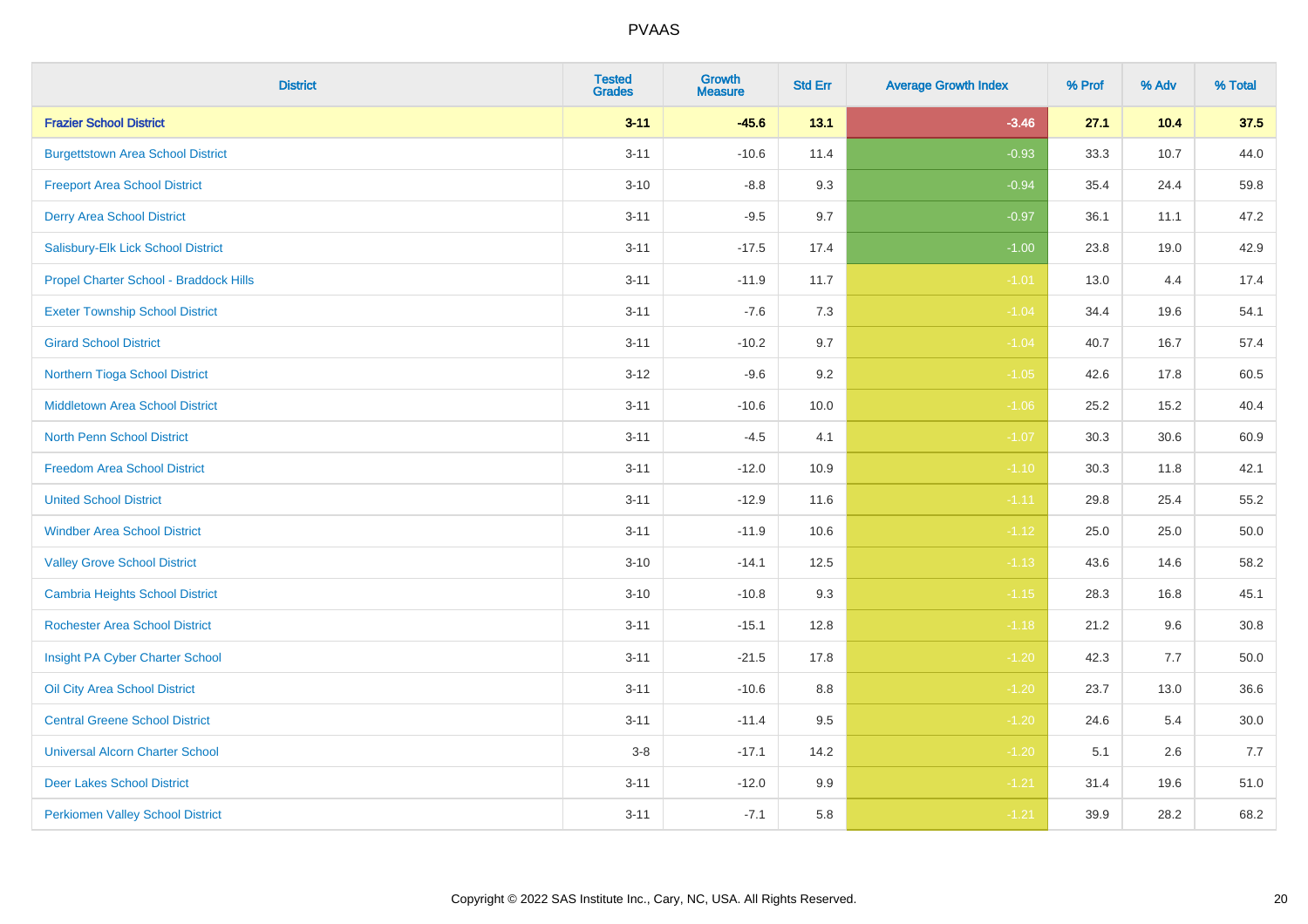| <b>District</b>                                 | <b>Tested</b><br><b>Grades</b> | Growth<br><b>Measure</b> | <b>Std Err</b> | <b>Average Growth Index</b> | % Prof | % Adv | % Total |
|-------------------------------------------------|--------------------------------|--------------------------|----------------|-----------------------------|--------|-------|---------|
| <b>Frazier School District</b>                  | $3 - 11$                       | $-45.6$                  | 13.1           | $-3.46$                     | 27.1   | 10.4  | 37.5    |
| <b>California Area School District</b>          | $3 - 10$                       | $-15.9$                  | 13.0           | $-1.22$                     | 32.7   | 20.0  | 52.7    |
| <b>Cornwall-Lebanon School District</b>         | $3 - 11$                       | $-6.9$                   | 5.7            | $-1.22$                     | 31.8   | 23.5  | 55.3    |
| <b>Governor Mifflin School District</b>         | $3 - 11$                       | $-8.1$                   | 6.5            | $-1.23$                     | 37.1   | 14.6  | 51.7    |
| <b>Scranton School District</b>                 | $3 - 12$                       | $-10.4$                  | 8.3            | $-1.25$                     | 20.6   | 8.8   | 29.4    |
| <b>Innovative Arts Academy Charter School</b>   | $6 - 11$                       | $-13.5$                  | 10.8           | $-1.25$                     | 5.8    | 2.3   | $8.0\,$ |
| <b>KIPP Philadelphia Charter School</b>         | $3-8$                          | $-17.0$                  | 13.4           | $-1.26$                     | 12.2   | 0.0   | 12.2    |
| <b>Northern Lebanon School District</b>         | $3 - 11$                       | $-10.5$                  | 8.3            | $-1.26$                     | 31.4   | 11.8  | 43.1    |
| <b>Iroquois School District</b>                 | $3 - 11$                       | $-12.7$                  | 9.9            | $-1.27$                     | 37.0   | 12.0  | 49.0    |
| <b>Lebanon School District</b>                  | $3 - 11$                       | $-7.6$                   | 5.9            | $-1.28$                     | 16.5   | 2.8   | 19.3    |
| <b>Spring Grove Area School District</b>        | $3 - 11$                       | $-8.6$                   | 6.7            | $-1.28$                     | 41.5   | 19.9  | 61.4    |
| Norristown Area School District                 | $3 - 12$                       | $-9.4$                   | 7.1            | $-1.31$                     | 24.0   | 5.7   | 29.7    |
| <b>Coatesville Area School District</b>         | $3 - 11$                       | $-9.8$                   | 7.4            | $-1.31$                     | 19.9   | 6.2   | 26.1    |
| <b>Mercer Area School District</b>              | $3 - 11$                       | $-15.0$                  | 11.3           | $-1.32$                     | 31.5   | 26.0  | 57.5    |
| <b>Ringgold School District</b>                 | $3 - 11$                       | $-10.0$                  | 7.6            | $-1.32$                     | 28.3   | 8.0   | 36.4    |
| <b>Forbes Road School District</b>              | $3 - 11$                       | $-24.1$                  | 18.2           | $-1.32$                     | 23.5   | 5.9   | 29.4    |
| <b>Woodland Hills School District</b>           | $3 - 12$                       | $-11.7$                  | 8.8            | $-1.33$                     | 11.0   | 6.6   | 17.5    |
| <b>Mount Pleasant Area School District</b>      | $3 - 11$                       | $-12.6$                  | 9.3            | $-1.34$                     | 25.8   | 16.7  | 42.5    |
| <b>Franklin Towne Charter Elementary School</b> | $3-8$                          | $-23.3$                  | 17.4           | $-1.34$                     | 23.8   | 9.5   | 33.3    |
| Penn Cambria School District                    | $3 - 11$                       | $-12.1$                  | 9.0            | $-1.35$                     | 33.6   | 15.6  | 49.2    |
| <b>Clarion-Limestone Area School District</b>   | $3 - 12$                       | $-18.4$                  | 13.6           | $-1.35$                     | 33.3   | 19.6  | 52.9    |
| <b>Haverford Township School District</b>       | $3 - 11$                       | $-8.1$                   | 6.0            | $-1.35$                     | 38.0   | 36.2  | 74.2    |
| <b>Forest Hills School District</b>             | $3 - 11$                       | $-12.4$                  | 9.1            | $-1.36$                     | 32.8   | 9.8   | 42.6    |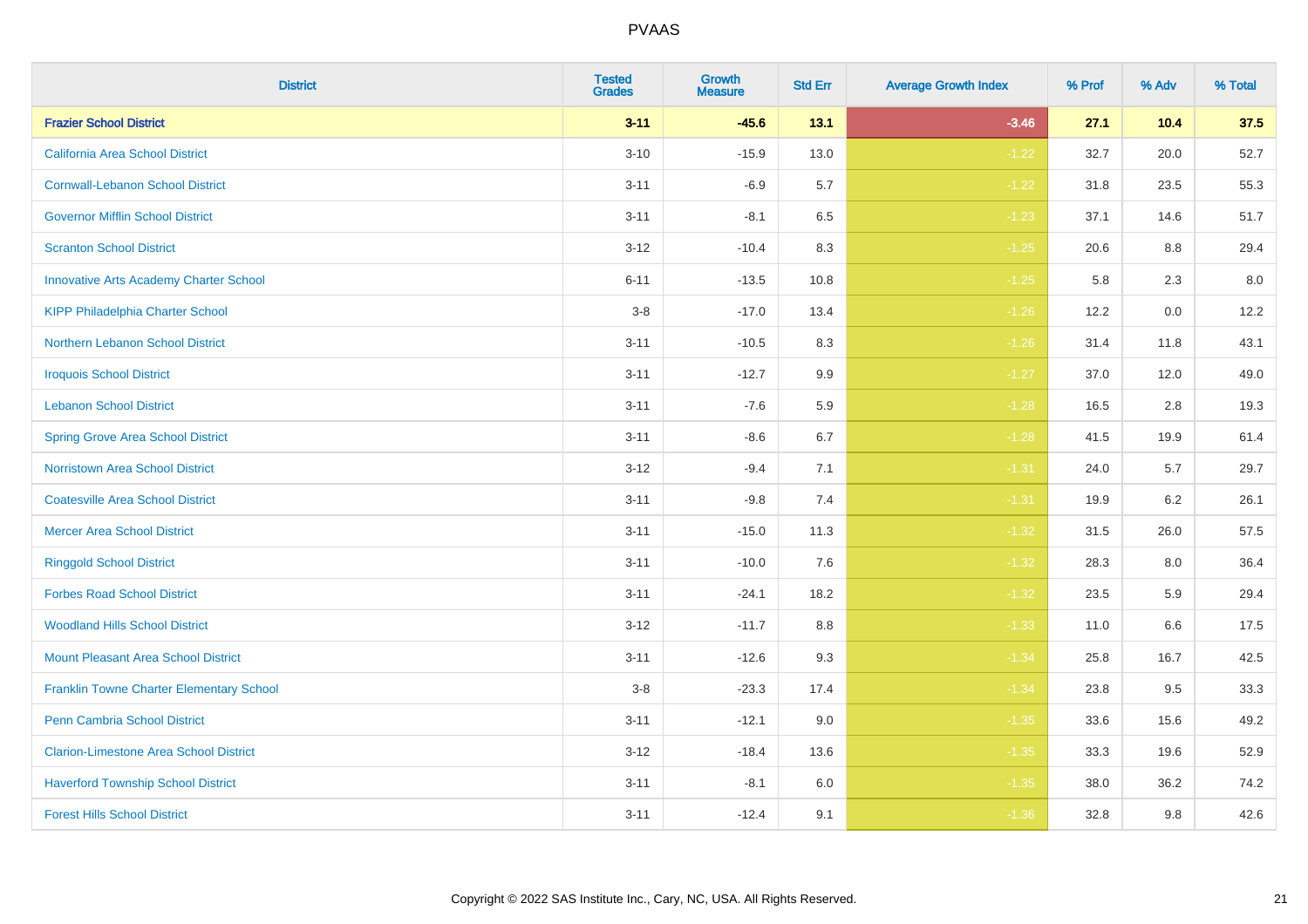| <b>District</b>                                    | <b>Tested</b><br><b>Grades</b> | Growth<br><b>Measure</b> | <b>Std Err</b> | <b>Average Growth Index</b> | % Prof | % Adv | % Total |
|----------------------------------------------------|--------------------------------|--------------------------|----------------|-----------------------------|--------|-------|---------|
| <b>Frazier School District</b>                     | $3 - 11$                       | $-45.6$                  | 13.1           | $-3.46$                     | 27.1   | 10.4  | 37.5    |
| <b>Central Dauphin School District</b>             | $3 - 11$                       | $-5.8$                   | 4.2            | $-1.37$                     | 30.9   | 11.0  | 42.0    |
| <b>Cocalico School District</b>                    | $3 - 11$                       | $-10.7$                  | 7.6            | $-1.39$                     | 25.4   | 26.5  | 51.8    |
| <b>Western Beaver County School District</b>       | $3 - 11$                       | $-20.7$                  | 14.9           | $-1.39$                     | 47.2   | 13.9  | 61.1    |
| <b>Nazareth Area School District</b>               | $3 - 11$                       | $-9.6$                   | 6.8            | $-1.40$                     | 41.7   | 22.6  | 64.3    |
| <b>Redbank Valley School District</b>              | $3 - 11$                       | $-16.7$                  | 11.9           | $-1.40$                     | 23.4   | 20.3  | 43.8    |
| <b>Portage Area School District</b>                | $3 - 10$                       | $-18.0$                  | 12.7           | $-1.41$                     | 32.1   | 18.9  | 50.9    |
| Northwood Academy Charter School                   | $3 - 8$                        | $-17.4$                  | 12.3           | $-1.41$                     | 29.1   | 7.3   | 36.4    |
| <b>Executive Education Academy Charter School</b>  | $3 - 10$                       | $-25.7$                  | 17.9           | $-1.43$                     | 38.1   | 0.0   | 38.1    |
| <b>Fort Leboeuf School District</b>                | $3 - 11$                       | $-12.5$                  | 8.6            | $-1.45$                     | 29.9   | 25.7  | 55.6    |
| <b>Lincoln Park Performing Arts Charter School</b> | $7 - 11$                       | $-15.9$                  | 10.9           | $-1.45$                     | 43.7   | 25.3  | 69.0    |
| Ambridge Area School District                      | $3 - 12$                       | $-13.7$                  | 9.3            | $-1.46$                     | 28.1   | 9.9   | 38.0    |
| <b>Kiski Area School District</b>                  | $3 - 11$                       | $-12.1$                  | 8.1            | $-1.49$                     | 32.7   | 17.0  | 49.7    |
| <b>Muncy School District</b>                       | $3 - 11$                       | $-16.3$                  | 10.8           | $-1.51$                     | 41.9   | 15.1  | 57.0    |
| <b>Lower Moreland Township School District</b>     | $3 - 11$                       | $-11.2$                  | 7.3            | $-1.52$                     | 33.7   | 26.8  | 60.5    |
| <b>Wilson School District</b>                      | $3 - 12$                       | $-16.3$                  | 10.6           | $-1.53$                     | 37.6   | 19.4  | 57.0    |
| <b>Albert Gallatin Area School District</b>        | $3 - 11$                       | $-13.5$                  | 8.7            | $-1.55$                     | 25.2   | 12.9  | 38.1    |
| Mt Lebanon School District                         | $3 - 11$                       | $-10.2$                  | 6.5            | $-1.56$                     | 39.4   | 40.1  | 79.4    |
| Northern Lehigh School District                    | $3 - 12$                       | $-18.1$                  | 11.5           | $-1.58$                     | 29.2   | 13.9  | 43.1    |
| <b>Centennial School District</b>                  | $3 - 10$                       | $-9.0$                   | 5.6            | $-1.59$                     | 30.8   | 10.3  | 41.1    |
| <b>Chichester School District</b>                  | $3 - 11$                       | $-18.6$                  | 11.6           | $-1.60$                     | 21.9   | 6.8   | 28.8    |
| Southern Huntingdon County School District         | $3 - 11$                       | $-17.4$                  | 10.7           | $-1.62$                     | 26.8   | 12.2  | 39.0    |
| <b>West Greene School District</b>                 | $3 - 11$                       | $-21.5$                  | 13.1           | $-1.63$                     | 19.6   | 9.8   | 29.4    |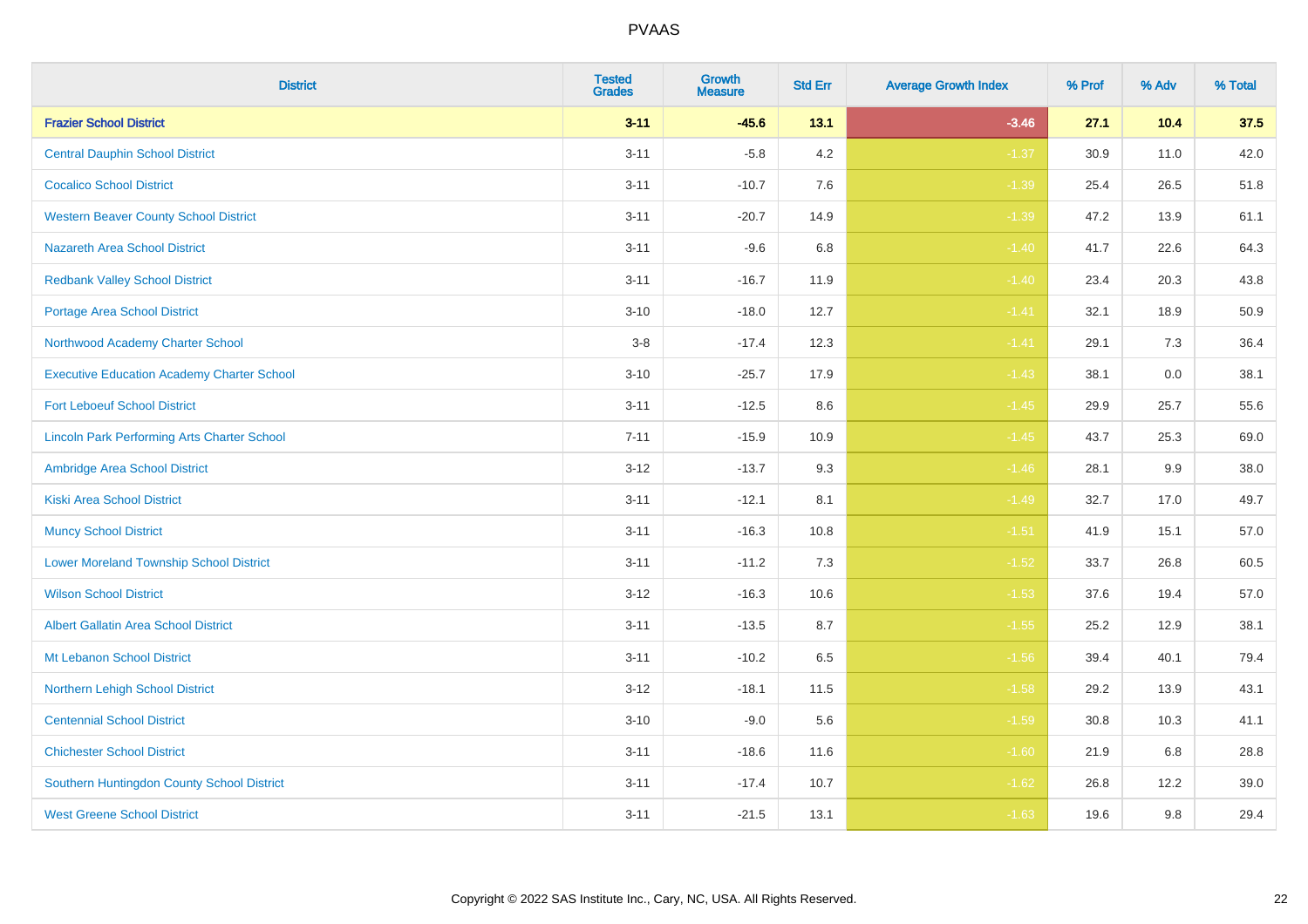| <b>District</b>                                        | <b>Tested</b><br><b>Grades</b> | <b>Growth</b><br><b>Measure</b> | <b>Std Err</b> | <b>Average Growth Index</b> | % Prof | % Adv | % Total |
|--------------------------------------------------------|--------------------------------|---------------------------------|----------------|-----------------------------|--------|-------|---------|
| <b>Frazier School District</b>                         | $3 - 11$                       | $-45.6$                         | 13.1           | $-3.46$                     | 27.1   | 10.4  | 37.5    |
| <b>Mahanoy Area School District</b>                    | $3 - 10$                       | $-19.8$                         | 11.7           | $-1.69$                     | 21.2   | 6.1   | 27.3    |
| <b>Tussey Mountain School District</b>                 | $3 - 12$                       | $-19.2$                         | 11.4           | $-1.69$                     | 29.6   | 14.1  | 43.7    |
| <b>South Middleton School District</b>                 | $3 - 11$                       | $-15.4$                         | 9.0            | $-1.70$                     | 32.6   | 18.2  | 50.8    |
| Mastery Charter School-Francis D. Pastorius Elementary | $3-8$                          | $-34.0$                         | 19.8           | $-1.71$                     | 0.0    | 0.0   | 0.0     |
| Alliance For Progress Charter School                   | $3-8$                          | $-28.7$                         | 16.5           | $-1.74$                     | 12.5   | 0.0   | 12.5    |
| <b>Bristol Borough School District</b>                 | $3 - 12$                       | $-19.5$                         | 11.2           | $-1.75$                     | 16.9   | 10.4  | 27.3    |
| <b>Annville-Cleona School District</b>                 | $3 - 12$                       | $-17.2$                         | 9.8            | $-1.75$                     | 32.4   | 18.5  | 50.9    |
| Daniel Boone Area School District                      | $3 - 12$                       | $-14.2$                         | 7.9            | $-1.79$                     | 29.0   | 14.8  | 43.8    |
| <b>Canton Area School District</b>                     | $3 - 11$                       | $-22.0$                         | 12.2           | $-1.80$                     | 28.6   | 12.7  | 41.3    |
| <b>Berwick Area School District</b>                    | $3 - 11$                       | $-14.3$                         | 7.9            | $-1.80$                     | 26.1   | 12.8  | 38.9    |
| <b>Big Beaver Falls Area School District</b>           | $3 - 11$                       | $-18.9$                         | 10.5           | $-1.80$                     | 17.9   | 9.5   | 27.4    |
| Catasauqua Area School District                        | $3 - 12$                       | $-19.2$                         | 10.5           | $-1.81$                     | 15.6   | 12.2  | 27.8    |
| <b>Glendale School District</b>                        | $3 - 10$                       | $-23.9$                         | 13.1           | $-1.82$                     | 45.1   | 7.8   | 52.9    |
| <b>Keystone School District</b>                        | $3 - 11$                       | $-22.0$                         | 11.9           | $-1.85$                     | 41.9   | 19.4  | 61.3    |
| <b>Weatherly Area School District</b>                  | $3 - 11$                       | $-28.3$                         | 15.1           | $-1.87$                     | 22.9   | 14.3  | 37.1    |
| <b>Souderton Area School District</b>                  | $3 - 11$                       | $-10.1$                         | 5.4            | $-1.88$                     | 37.2   | 18.1  | 55.3    |
| <b>Pottstown School District</b>                       | $3 - 12$                       | $-17.7$                         | 9.4            | $-1.89$                     | 21.7   | 3.3   | 25.0    |
| <b>West Oak Lane Charter School</b>                    | $3-8$                          | $-24.4$                         | 12.9           | $-1.89$                     | 23.5   | 0.0   | 23.5    |
| Propel Charter School-Pitcairn                         | $3 - 8$                        | $-28.0$                         | 14.8           | $-1.89$                     | 11.1   | 2.8   | 13.9    |
| Juniata Valley School District                         | $3 - 11$                       | $-25.7$                         | 13.3           | $-1.92$                     | 39.6   | 6.2   | 45.8    |
| <b>Mount Carmel Area School District</b>               | $3 - 11$                       | $-18.6$                         | 9.6            | $-1.93$                     | 28.6   | 8.9   | 37.5    |
| La Academia Partnership Charter School                 | $6 - 11$                       | $-38.4$                         | 19.5           | $-1.96$                     | 0.0    | 0.0   | $0.0\,$ |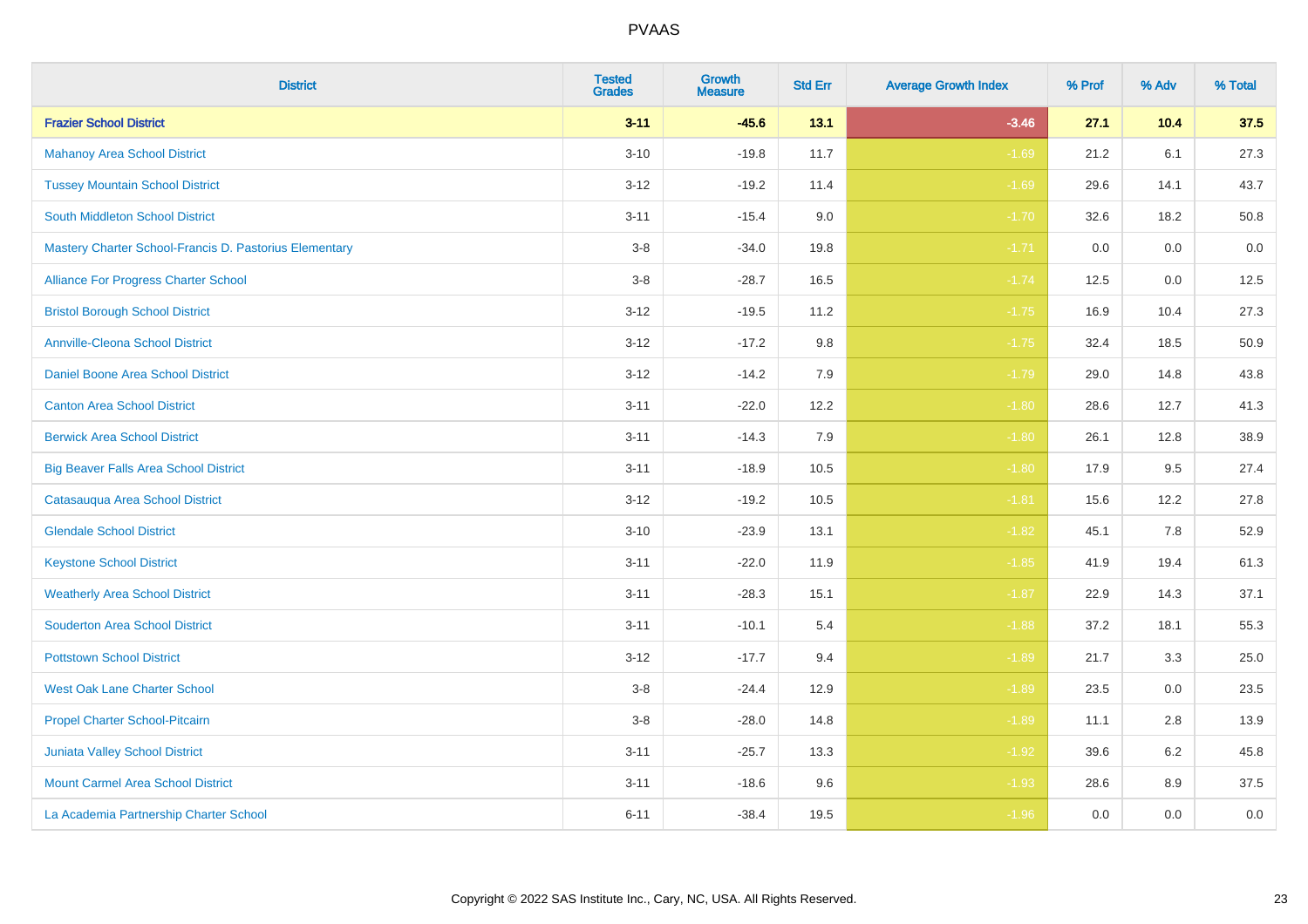| <b>District</b>                               | <b>Tested</b><br><b>Grades</b> | Growth<br><b>Measure</b> | <b>Std Err</b> | <b>Average Growth Index</b> | % Prof | % Adv | % Total |
|-----------------------------------------------|--------------------------------|--------------------------|----------------|-----------------------------|--------|-------|---------|
| <b>Frazier School District</b>                | $3 - 11$                       | $-45.6$                  | 13.1           | $-3.46$                     | 27.1   | 10.4  | 37.5    |
| Philadelphia City School District             | $3 - 12$                       | $-7.8$                   | 3.9            | $-1.98$                     | 15.9   | 4.6   | 20.5    |
| <b>Spring Cove School District</b>            | $3 - 11$                       | $-17.6$                  | 8.8            | $-2.00$                     | 23.4   | 14.1  | 37.5    |
| <b>Southern York County School District</b>   | $3 - 11$                       | $-15.3$                  | 7.6            | $-2.01$                     | 39.0   | 15.0  | 54.0    |
| <b>Eastern Lebanon County School District</b> | $3 - 11$                       | $-16.3$                  | 7.9            | $-2.05$                     | 31.7   | 8.4   | 40.1    |
| <b>Central Cambria School District</b>        | $3 - 11$                       | $-18.8$                  | 9.1            | $-2.06$                     | 38.3   | 14.1  | 52.3    |
| Renaissance Academy Charter School            | $3 - 11$                       | $-24.2$                  | 11.5           | $-2.09$                     | 30.4   | 21.7  | 52.2    |
| <b>Central Bucks School District</b>          | $3 - 11$                       | $-7.2$                   | 3.4            | $-2.11$                     | 35.1   | 32.9  | 68.0    |
| West Jefferson Hills School District          | $3 - 11$                       | $-15.6$                  | 7.3            | $-2.14$                     | 31.7   | 28.6  | 60.3    |
| <b>Pennsbury School District</b>              | $3 - 11$                       | $-10.0$                  | 4.6            | $-2.15$                     | 34.7   | 23.6  | 58.3    |
| <b>Butler Area School District</b>            | $3 - 11$                       | $-11.2$                  | 5.1            | $-2.17$                     | 36.0   | 22.0  | 57.9    |
| <b>Greensburg Salem School District</b>       | $3 - 11$                       | $-17.1$                  | 7.8            | $-2.20$                     | 34.1   | 16.8  | 50.9    |
| <b>Elizabeth Forward School District</b>      | $3 - 11$                       | $-17.2$                  | 7.8            | $-2.21$                     | 37.0   | 12.1  | 49.1    |
| <b>Pocono Mountain School District</b>        | $3 - 12$                       | $-24.7$                  | 11.1           | $-2.23$                     | 24.2   | 11.1  | 35.4    |
| <b>Rockwood Area School District</b>          | $3 - 11$                       | $-26.8$                  | 11.9           | $-2.24$                     | 41.3   | 23.8  | 65.1    |
| <b>Norwin School District</b>                 | $3 - 11$                       | $-13.2$                  | 5.9            | $-2.24$                     | 38.8   | 30.9  | 69.7    |
| <b>Mars Area School District</b>              | $3 - 10$                       | $-17.5$                  | 7.7            | $-2.26$                     | 38.5   | 23.0  | 61.5    |
| <b>Schuylkill Valley School District</b>      | $3 - 11$                       | $-21.8$                  | 9.6            | $-2.28$                     | 37.7   | 7.6   | 45.3    |
| <b>Seneca Valley School District</b>          | $3 - 11$                       | $-11.6$                  | 5.1            | $-2.29$                     | 41.8   | 23.6  | 65.5    |
| <b>Uniontown Area School District</b>         | $3 - 11$                       | $-24.4$                  | 10.5           | $-2.31$                     | 33.0   | 6.8   | 39.8    |
| <b>Arts Academy Charter School</b>            | $5-8$                          | $-35.5$                  | 15.0           | $-2.35$                     | 37.8   | 10.8  | 48.6    |
| <b>Kennett Consolidated School District</b>   | $3 - 11$                       | $-17.5$                  | 7.4            | $-2.36$                     | 25.0   | 16.5  | 41.5    |
| Saint Marys Area School District              | $3 - 11$                       | $-19.8$                  | 8.4            | $-2.37$                     | 38.4   | 15.2  | 53.6    |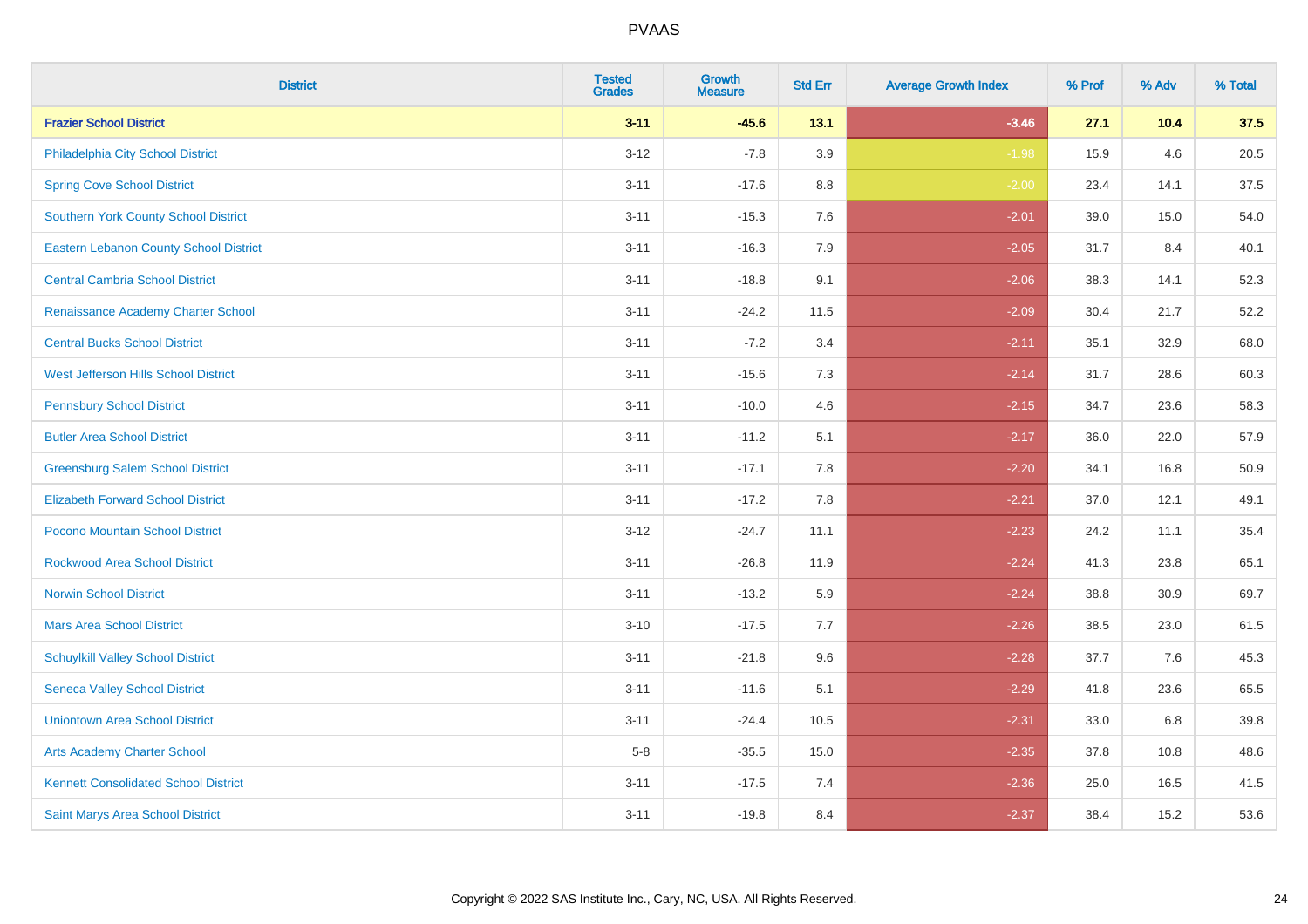| <b>District</b>                                | <b>Tested</b><br><b>Grades</b> | Growth<br><b>Measure</b> | <b>Std Err</b> | <b>Average Growth Index</b> | % Prof | % Adv | % Total |
|------------------------------------------------|--------------------------------|--------------------------|----------------|-----------------------------|--------|-------|---------|
| <b>Frazier School District</b>                 | $3 - 11$                       | $-45.6$                  | 13.1           | $-3.46$                     | 27.1   | 10.4  | 37.5    |
| <b>Garnet Valley School District</b>           | $3 - 10$                       | $-16.4$                  | 6.8            | $-2.40$                     | 42.1   | 31.2  | 73.3    |
| <b>Blairsville-Saltsburg School District</b>   | $3 - 11$                       | $-25.9$                  | 10.6           | $-2.43$                     | 37.6   | 17.6  | 55.3    |
| South Fayette Township School District         | $3 - 11$                       | $-15.7$                  | 6.4            | $-2.44$                     | 41.4   | 38.8  | 80.2    |
| <b>Marple Newtown School District</b>          | $3 - 11$                       | $-19.8$                  | 8.1            | $-2.44$                     | 44.6   | 20.5  | 65.1    |
| <b>Moon Area School District</b>               | $3 - 11$                       | $-15.9$                  | 6.5            | $-2.45$                     | 36.4   | 28.3  | 64.7    |
| <b>Burrell School District</b>                 | $3 - 11$                       | $-30.6$                  | 12.3           | $-2.48$                     | 27.6   | 12.1  | 39.7    |
| <b>Conemaugh Township Area School District</b> | $3 - 12$                       | $-28.5$                  | 11.2           | $-2.53$                     | 34.2   | 24.7  | 58.9    |
| Philipsburg-Osceola Area School District       | $3 - 11$                       | $-26.1$                  | 10.2           | $-2.56$                     | 32.3   | 11.5  | 43.8    |
| <b>Phoenixville Area School District</b>       | $3 - 11$                       | $-19.7$                  | 7.6            | $-2.57$                     | 33.2   | 25.8  | 59.0    |
| <b>Roberto Clemente Charter School</b>         | $3 - 12$                       | $-36.7$                  | 14.1           | $-2.60$                     | 9.8    | 0.0   | 9.8     |
| <b>Ellwood City Area School District</b>       | $3 - 11$                       | $-24.8$                  | 9.5            | $-2.60$                     | 32.1   | 11.9  | 44.0    |
| <b>Lakeview School District</b>                | $3 - 11$                       | $-32.0$                  | 12.1           | $-2.64$                     | 34.4   | 19.7  | 54.1    |
| <b>Plum Borough School District</b>            | $3 - 11$                       | $-21.2$                  | 7.8            | $-2.70$                     | 38.4   | 23.8  | 62.2    |
| <b>Ridley School District</b>                  | $3 - 12$                       | $-17.3$                  | 6.4            | $-2.70$                     | 24.9   | 11.4  | 36.3    |
| Philadelphia Academy Charter School            | $3 - 11$                       | $-34.5$                  | 12.7           | $-2.71$                     | 32.1   | 18.9  | 50.9    |
| <b>Moniteau School District</b>                | $3 - 11$                       | $-30.7$                  | 11.1           | $-2.76$                     | 30.1   | 15.1  | 45.2    |
| <b>Susquehanna Community School District</b>   | $3 - 11$                       | $-36.7$                  | 13.2           | $-2.77$                     | 30.6   | 4.1   | 34.7    |
| <b>Dallastown Area School District</b>         | $3 - 11$                       | $-16.9$                  | 6.1            | $-2.78$                     | 34.0   | 21.1  | 55.0    |
| <b>Pleasant Valley School District</b>         | $3 - 11$                       | $-23.8$                  | 8.4            | $-2.81$                     | 34.6   | 11.1  | 45.8    |
| Meyersdale Area School District                | $3 - 11$                       | $-36.3$                  | 12.8           | $-2.85$                     | 32.2   | 17.0  | 49.2    |
| <b>Ligonier Valley School District</b>         | $3 - 11$                       | $-29.6$                  | 10.3           | $-2.86$                     | 33.7   | 10.2  | 43.9    |
| <b>Springfield School District</b>             | $3 - 11$                       | $-18.4$                  | 6.4            | $-2.87$                     | 39.2   | 28.0  | 67.2    |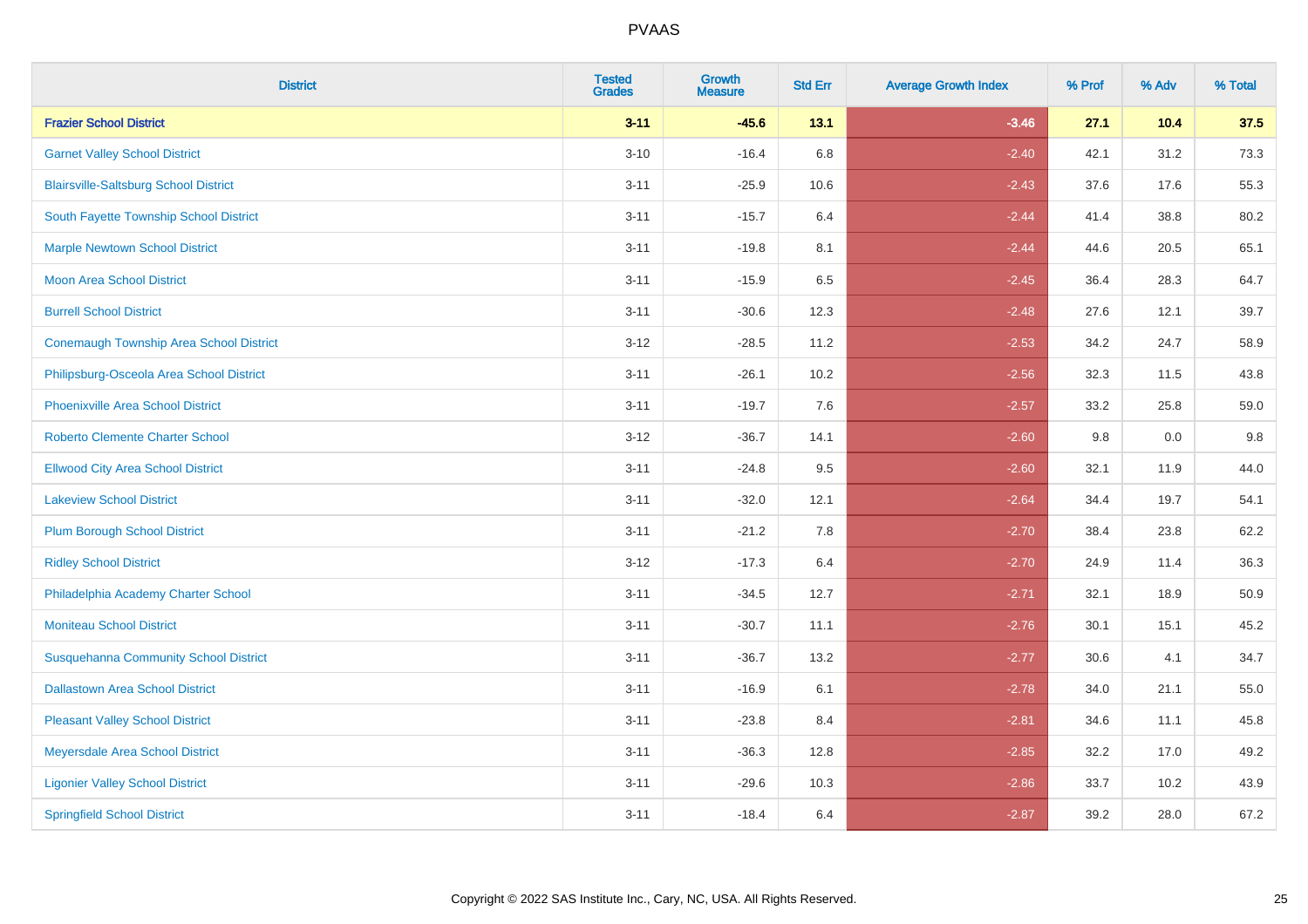| <b>District</b>                             | <b>Tested</b><br><b>Grades</b> | Growth<br><b>Measure</b> | <b>Std Err</b> | <b>Average Growth Index</b> | % Prof | % Adv  | % Total |
|---------------------------------------------|--------------------------------|--------------------------|----------------|-----------------------------|--------|--------|---------|
| <b>Frazier School District</b>              | $3 - 11$                       | $-45.6$                  | 13.1           | $-3.46$                     | 27.1   | 10.4   | 37.5    |
| <b>Shamokin Area School District</b>        | $3 - 11$                       | $-24.5$                  | 8.4            | $-2.90$                     | 21.0   | 8.3    | 29.3    |
| South Side Area School District             | $3 - 11$                       | $-33.6$                  | 11.6           | $-2.90$                     | 38.6   | 17.1   | 55.7    |
| <b>Hopewell Area School District</b>        | $3 - 11$                       | $-27.7$                  | 9.4            | $-2.94$                     | 31.9   | 14.3   | 46.2    |
| <b>Columbia Borough School District</b>     | $3 - 12$                       | $-33.9$                  | 11.4           | $-2.98$                     | 13.3   | 5.3    | 18.7    |
| East Stroudsburg Area School District       | $3 - 11$                       | $-26.2$                  | 8.7            | $-3.02$                     | 20.5   | 13.0   | 33.5    |
| Morrisville Borough School District         | $3 - 11$                       | $-44.8$                  | 14.6           | $-3.06$                     | 11.6   | 2.3    | 14.0    |
| <b>Riverview School District</b>            | $3 - 11$                       | $-34.6$                  | 11.3           | $-3.06$                     | 24.4   | 21.8   | 46.2    |
| <b>Dunmore School District</b>              | $3 - 11$                       | $-33.8$                  | 10.9           | $-3.08$                     | 26.8   | 11.0   | 37.8    |
| <b>Altoona Area School District</b>         | $3-12$                         | $-16.1$                  | 5.1            | $-3.14$                     | 29.5   | 14.2   | 43.8    |
| <b>East Lycoming School District</b>        | $3 - 11$                       | $-29.2$                  | 9.1            | $-3.20$                     | 38.5   | 24.6   | 63.1    |
| <b>North Hills School District</b>          | $3 - 11$                       | $-20.1$                  | 6.3            | $-3.21$                     | 31.4   | 31.1   | 62.5    |
| <b>Quakertown Community School District</b> | $3 - 12$                       | $-18.5$                  | 5.7            | $-3.24$                     | 35.1   | 22.4   | 57.5    |
| <b>Corry Area School District</b>           | $3 - 11$                       | $-28.4$                  | 8.4            | $-3.35$                     | 27.0   | 16.2   | 43.2    |
| <b>Northwestern School District</b>         | $3 - 11$                       | $-32.4$                  | 9.6            | $-3.35$                     | 31.8   | 13.6   | 45.4    |
| <b>Harbor Creek School District</b>         | $3 - 11$                       | $-27.8$                  | 8.3            | $-3.36$                     | 42.9   | 22.7   | 65.6    |
| <b>Titusville Area School District</b>      | $3 - 11$                       | $-29.4$                  | 8.7            | $-3.38$                     | 27.9   | 8.8    | 36.8    |
| <b>Frazier School District</b>              | $3 - 11$                       | $-45.6$                  | 13.1           | $-3.46$                     | 27.1   | $10.4$ | 37.5    |
| New Kensington-Arnold School District       | $3 - 11$                       | $-36.8$                  | 10.6           | $-3.48$                     | 22.2   | 1.1    | 23.3    |
| <b>Cheltenham School District</b>           | $3 - 11$                       | $-36.7$                  | 10.4           | $-3.53$                     | 30.8   | 11.0   | 41.8    |
| <b>West Middlesex Area School District</b>  | $3 - 10$                       | $-49.5$                  | 13.9           | $-3.55$                     | 32.5   | 12.5   | 45.0    |
| <b>Hollidaysburg Area School District</b>   | $3 - 11$                       | $-24.9$                  | 6.9            | $-3.60$                     | 31.1   | 24.0   | 55.1    |
| <b>Wilkes-Barre Area School District</b>    | $3 - 11$                       | $-30.8$                  | 8.5            | $-3.62$                     | 24.2   | 4.5    | 28.7    |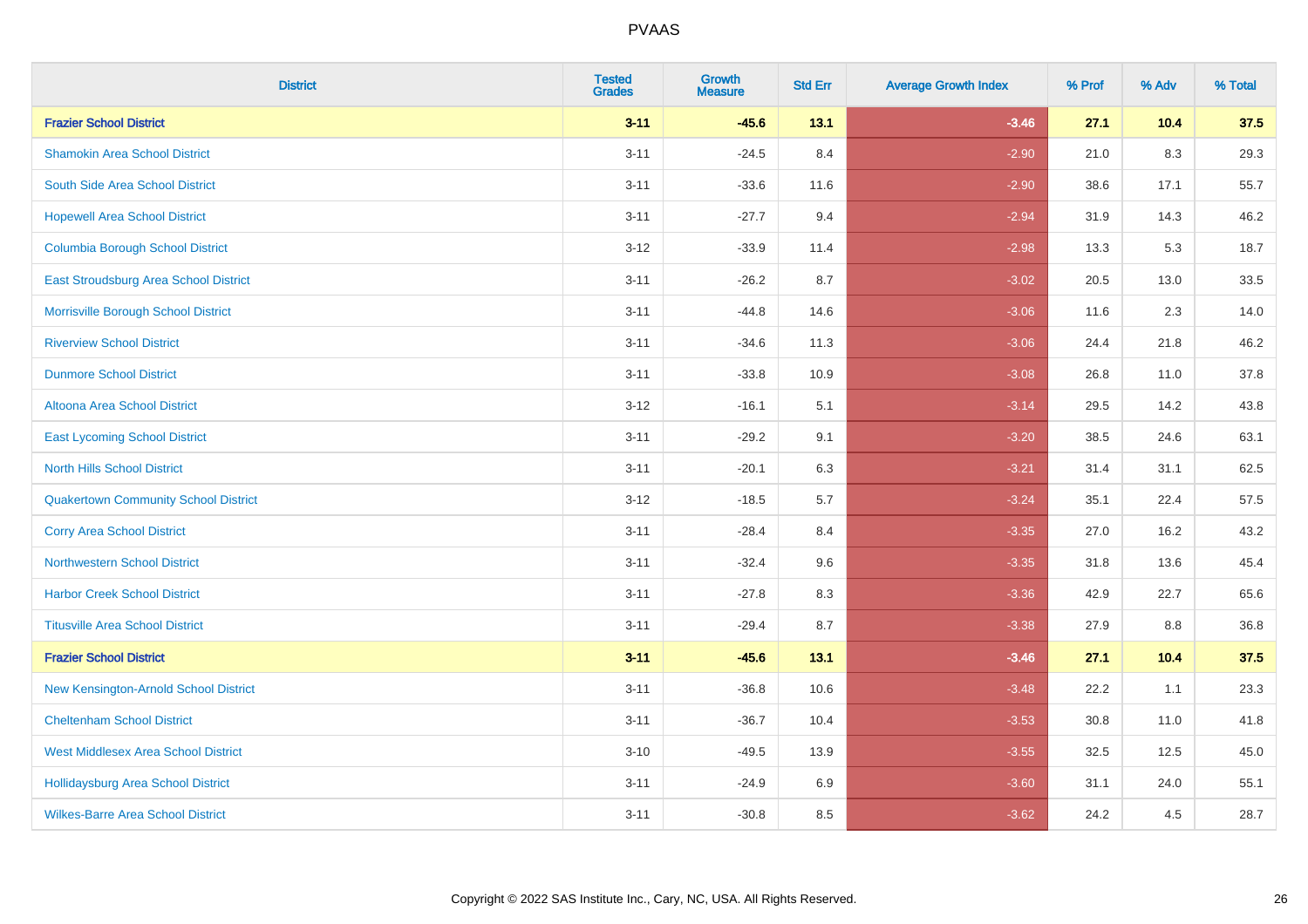| <b>District</b>                                  | <b>Tested</b><br><b>Grades</b> | Growth<br><b>Measure</b> | <b>Std Err</b> | <b>Average Growth Index</b> | % Prof | % Adv | % Total |
|--------------------------------------------------|--------------------------------|--------------------------|----------------|-----------------------------|--------|-------|---------|
| <b>Frazier School District</b>                   | $3 - 11$                       | $-45.6$                  | 13.1           | $-3.46$                     | 27.1   | 10.4  | 37.5    |
| <b>New Brighton Area School District</b>         | $3 - 11$                       | $-35.4$                  | 9.7            | $-3.63$                     | 24.3   | 9.7   | 34.0    |
| <b>Waynesboro Area School District</b>           | $3 - 12$                       | $-23.0$                  | 6.3            | $-3.65$                     | 28.6   | 21.6  | 50.2    |
| <b>Mcguffey School District</b>                  | $3 - 11$                       | $-33.0$                  | 8.9            | $-3.70$                     | 25.2   | 9.8   | 35.0    |
| <b>Western Wayne School District</b>             | $3 - 11$                       | $-39.2$                  | 10.5           | $-3.73$                     | 29.8   | 10.6  | 40.4    |
| <b>Octorara Area School District</b>             | $3 - 11$                       | $-35.8$                  | 9.3            | $-3.83$                     | 24.8   | 12.8  | 37.6    |
| <b>Propel Charter School-Mckeesport</b>          | $3-8$                          | $-55.4$                  | 14.4           | $-3.84$                     | 21.6   | 2.7   | 24.3    |
| <b>Ridgway Area School District</b>              | $3 - 11$                       | $-48.5$                  | 12.4           | $-3.90$                     | 36.1   | 18.0  | 54.1    |
| <b>Curwensville Area School District</b>         | $3 - 11$                       | $-44.2$                  | 11.3           | $-3.91$                     | 48.6   | 11.4  | 60.0    |
| <b>Shenandoah Valley School District</b>         | $3 - 11$                       | $-50.6$                  | 12.8           | $-3.94$                     | 21.0   | 3.5   | 24.6    |
| Maritime Academy Charter School                  | $3 - 10$                       | $-42.1$                  | 10.6           | $-3.98$                     | 17.0   | 1.1   | 18.2    |
| <b>Valley View School District</b>               | $3 - 11$                       | $-47.5$                  | 11.8           | $-4.02$                     | 31.2   | 14.1  | 45.3    |
| Community Academy Of Philadelphia Charter School | $3 - 11$                       | $-52.5$                  | 12.9           | $-4.07$                     | 12.0   | 0.0   | 12.0    |
| Lehigh Valley Academy Regional Charter School    | $3 - 11$                       | $-39.8$                  | 9.7            | $-4.08$                     | 33.6   | 4.8   | 38.5    |
| <b>Somerset Area School District</b>             | $3 - 11$                       | $-36.8$                  | 8.9            | $-4.12$                     | 35.0   | 21.0  | 55.9    |
| <b>Trinity Area School District</b>              | $3 - 11$                       | $-28.0$                  | 6.7            | $-4.18$                     | 33.3   | 22.0  | 55.3    |
| <b>Dallas School District</b>                    | $3 - 11$                       | $-38.6$                  | 9.2            | $-4.19$                     | 29.9   | 34.2  | 64.1    |
| Penn-Delco School District                       | $3 - 11$                       | $-31.9$                  | 7.5            | $-4.25$                     | 25.4   | 11.9  | 37.3    |
| <b>Hempfield Area School District</b>            | $3 - 12$                       | $-23.0$                  | 5.4            | $-4.26$                     | 37.9   | 19.6  | 57.4    |
| <b>Williamsport Area School District</b>         | $3 - 11$                       | $-25.7$                  | 6.0            | $-4.28$                     | 23.2   | 8.4   | 31.6    |
| <b>Bristol Township School District</b>          | $3 - 11$                       | $-28.0$                  | 6.5            | $-4.34$                     | 17.5   | 5.6   | 23.2    |
| <b>Neshannock Township School District</b>       | $3 - 10$                       | $-47.9$                  | 10.9           | $-4.40$                     | 42.9   | 16.9  | 59.7    |
| <b>Interboro School District</b>                 | $3 - 12$                       | $-33.5$                  | 7.6            | $-4.40$                     | 31.2   | 10.0  | 41.3    |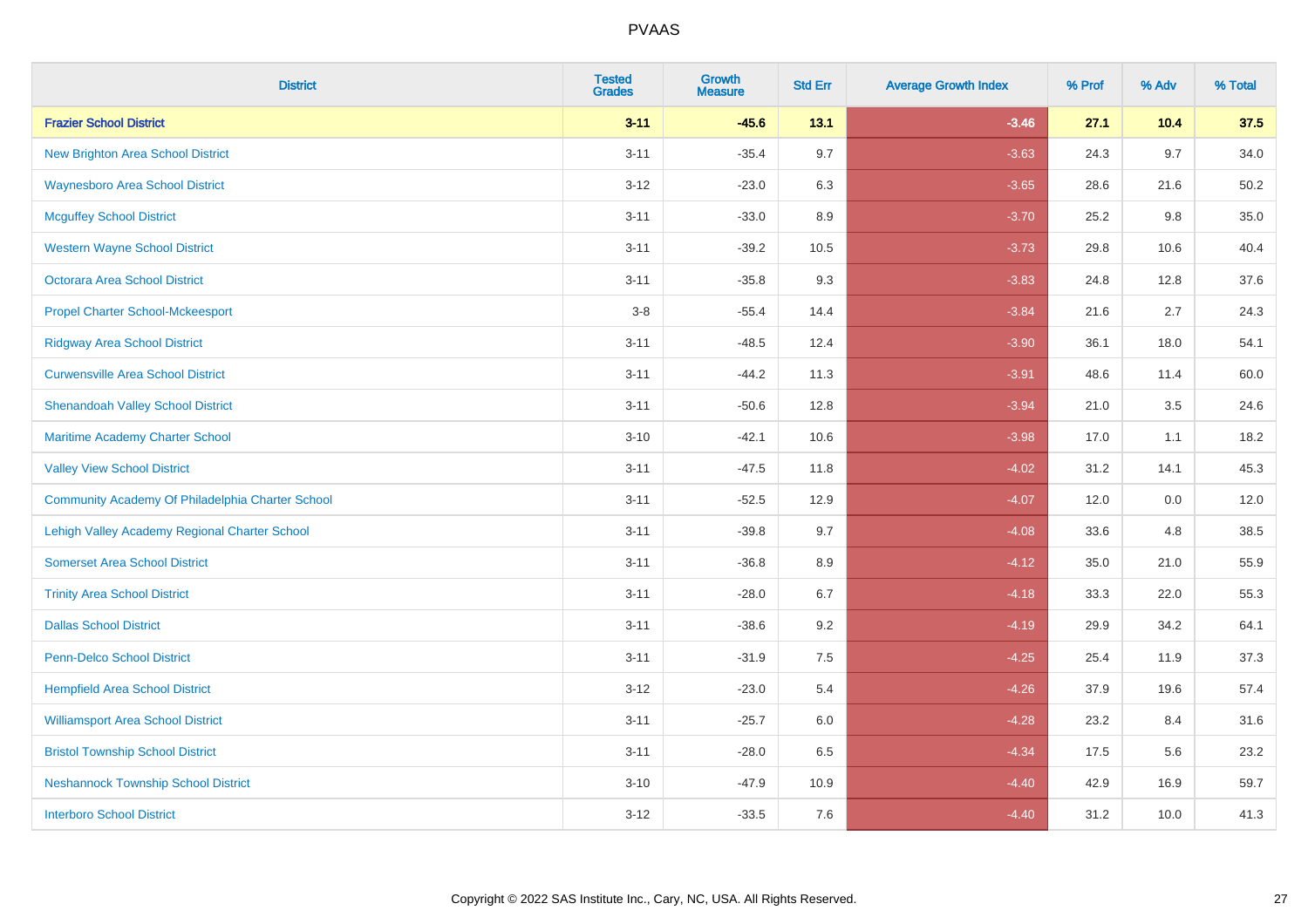| <b>District</b>                            | <b>Tested</b><br><b>Grades</b> | Growth<br><b>Measure</b> | <b>Std Err</b> | <b>Average Growth Index</b> | % Prof | % Adv | % Total |
|--------------------------------------------|--------------------------------|--------------------------|----------------|-----------------------------|--------|-------|---------|
| <b>Frazier School District</b>             | $3 - 11$                       | $-45.6$                  | 13.1           | $-3.46$                     | 27.1   | 10.4  | 37.5    |
| <b>Baldwin-Whitehall School District</b>   | $3 - 11$                       | $-30.4$                  | 6.9            | $-4.41$                     | 32.4   | 13.4  | 45.8    |
| <b>Owen J Roberts School District</b>      | $3 - 11$                       | $-28.8$                  | 6.3            | $-4.56$                     | 41.4   | 29.6  | 71.1    |
| <b>Boyertown Area School District</b>      | $3 - 11$                       | $-32.6$                  | 7.0            | $-4.66$                     | 32.6   | 21.9  | 54.5    |
| <b>Blackhawk School District</b>           | $3 - 11$                       | $-36.6$                  | 7.8            | $-4.67$                     | 35.0   | 10.7  | 45.8    |
| Shippensburg Area School District          | $3 - 11$                       | $-32.5$                  | 6.7            | $-4.84$                     | 32.0   | 15.4  | 47.4    |
| <b>Oxford Area School District</b>         | $3 - 11$                       | $-36.8$                  | $7.5\,$        | $-4.89$                     | 23.1   | 12.3  | 35.4    |
| <b>Beaver Area School District</b>         | $3 - 10$                       | $-47.8$                  | 9.6            | $-4.96$                     | 35.1   | 27.0  | 62.2    |
| <b>West York Area School District</b>      | $3 - 12$                       | $-39.0$                  | 7.7            | $-5.06$                     | 29.0   | 14.2  | 43.2    |
| <b>Southeastern Greene School District</b> | $3 - 10$                       | $-72.8$                  | 14.3           | $-5.08$                     | 32.6   | 11.6  | 44.2    |
| <b>Elizabethtown Area School District</b>  | $3 - 12$                       | $-37.0$                  | $7.2\,$        | $-5.12$                     | 27.8   | 23.1  | 50.9    |
| <b>Neshaminy School District</b>           | $3 - 11$                       | $-26.1$                  | 4.9            | $-5.32$                     | 29.8   | 15.8  | 45.6    |
| <b>Pittsburgh School District</b>          | $3 - 11$                       | $-19.1$                  | 3.5            | $-5.38$                     | 18.7   | 9.2   | 27.8    |
| <b>Manheim Township School District</b>    | $3 - 12$                       | $-32.8$                  | $6.0\,$        | $-5.43$                     | 31.6   | 24.5  | 56.0    |
| <b>Keystone Oaks School District</b>       | $3 - 11$                       | $-52.2$                  | 9.4            | $-5.52$                     | 32.5   | 14.9  | 47.4    |
| <b>Abington School District</b>            | $3 - 10$                       | $-35.3$                  | 6.3            | $-5.56$                     | 29.6   | 22.9  | 52.5    |
| <b>MaST Community Charter School</b>       | $3 - 10$                       | $-55.3$                  | 9.7            | $-5.70$                     | 37.9   | 17.5  | 55.3    |
| <b>Lancaster School District</b>           | $3 - 12$                       | $-31.7$                  | $5.2\,$        | $-6.04$                     | 11.5   | 4.7   | 16.2    |
| <b>New Castle Area School District</b>     | $3 - 12$                       | $-46.2$                  | 7.6            | $-6.07$                     | 16.4   | 7.2   | 23.6    |
| <b>Council Rock School District</b>        | $3 - 11$                       | $-27.7$                  | 4.2            | $-6.59$                     | 38.3   | 25.0  | 63.3    |
| <b>Laurel Highlands School District</b>    | $3 - 11$                       | $-53.2$                  | 8.1            | $-6.59$                     | 21.7   | 12.4  | 34.2    |
| <b>Southmoreland School District</b>       | $3 - 11$                       | $-69.9$                  | 9.7            | $-7.22$                     | 40.0   | 6.7   | 46.7    |
| <b>West Mifflin Area School District</b>   | $3 - 12$                       | $-60.3$                  | 8.3            | $-7.25$                     | 19.5   | 5.4   | 24.8    |